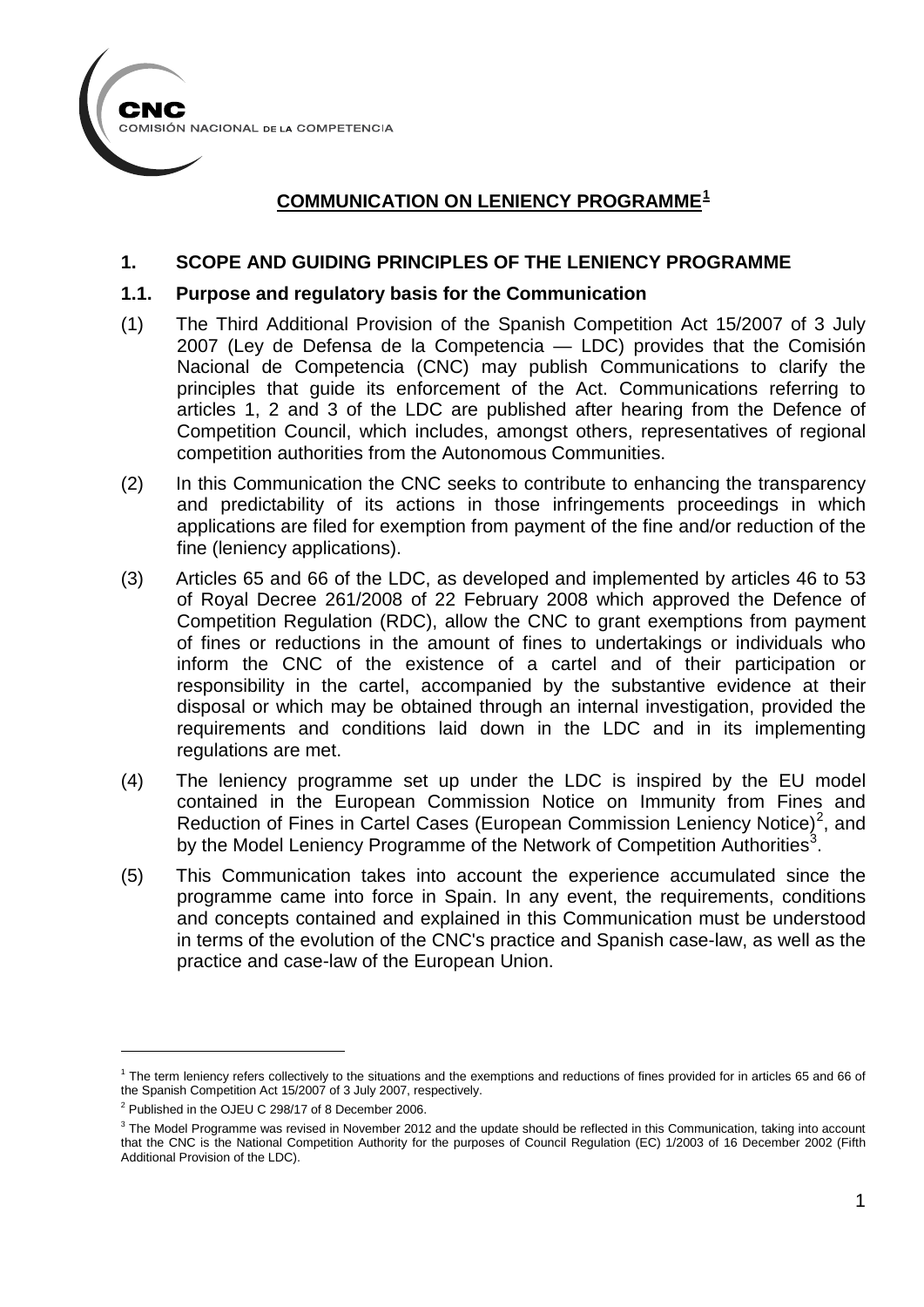

### **1.2. Scope of application of the leniency programme**

- (6) The purpose of the leniency programme is to facilitate detection of cartels or to advance in investigating those already detected, supporting the investigative work of the CNC and its capacity to establish the investigated facts and conducts to the legally required standard of evidence.
- (7) Therefore, only undertakings or individuals who voluntarily cooperate with the CNC to make a decisive contribution to the establishment of the facts and to bringing or advancing the investigation of a cartel can benefit from the leniency programme. Application and dissemination of the leniency programme enhances the programme's effectiveness in detecting and dismantling cartels and, ultimately, in deterring the pursuit of cartel practices.
- (8) Cartels consist of collusive conducts between actual or potential competitors, which are prohibited by article 1 of the LDC and classified as very serious infringements under article 62.4 of the LDC. Section 2 of the Fourth Additional Provision of the LDC also emphasises their secrecy and their anti-competitive purpose.
- (9) Consequently, this Communication applies to leniency applications by undertakings and individuals liable<sup>[4](#page-1-0)</sup> for non-time-barred infringements of article 1 of the LDC and, if applicable, of article 101 of the Treaty on the Functioning of the European Union (TFEU), if the infringement consists of coordinating their conduct in the market or influencing the parameters of competition by means of conducts such as directly or indirectly fixing prices or other trading or service conditions, production or sales quotas, exchanges of information on prices or on projected amounts, sharing markets, including bid rigging practices, restriction of imports or exports or joint boycotts, all of which fall within the notion of cartel<sup>[5](#page-1-1)</sup>.
- (10) Such conduct may take the form of an outright agreement, a concerted practice or, even more commonly in both national and EU practice, complex and composite forms of collusion<sup>[6](#page-1-2)</sup>. It must be secret, although this does not mean that each and

<span id="page-1-0"></span><sup>&</sup>lt;sup>4</sup> In accordance with the terms of articles 61 and 63 of the LDC.

<span id="page-1-1"></span><sup>&</sup>lt;sup>5</sup> Including, for example, conducts such as coordinating the amounts, proportion, circumstances or timing of price increases, coordinating changes in format or volume accompanied by fixing a price (CNC resolution of 21 January 2010 case S/0084/08 Fabricantes de gel); coordinating the positions in a bid, when each position is associated with a given level of prices or volume (CNC resolutions of 19 October 2011, case S/0226/10, Licitaciones Carreteras; of 26 October 2011, case S/0192/09, Asfaltos; of 12 January 2012, case S/0179/09, Hormigón y productos relacionados; and of 2 August 2012, case S/0297/10, Postensado y Geotecnia; of 8 March 2013, case S/0329/11 Asfaltos Cantabria; and of 25 March 2013, case S/0316/10 Sobres de papel); exchanges of information on projected prices and other parameters of competition (CNC resolutions of 2 March 2011, case S/0086/08 Peluquería Profesional; and of 24 June 2011, case S/0185/09 Bombas de fluidos; and of 19 January 2012, case S/0280/10 SUZUKI-HONDA), as has also been indicated both in Spanish case-law (judgments of the National Court (Audiencia Nacional) of 25 and 26 October and 15 and 28 November 2012 and 4, 22, 24 and 31 January 26 February 2013, in relation to case S/0226/10 Licitaciones Carreteras, or of 1, 4, 5 and 25 February 2013, in respect of case S/0185/09 Bombas de fluidos) and EU case-law (judgment del Court of Justice of the European Union of 8 July 1999, Commission/Anic Partecipazioni, C 49/92 P, judgment of the General Court of the European Union of 16 June 2011, Solvay/Commission, T-186/06) and in the Guidelines on the applicability of article 101 of the TFEU to horizontal co-operation agreements, as well as in the Model Leniency Programme.

<span id="page-1-2"></span> $6$  See, for example, the CNC resolutions of 12 November 2009 case S/0037/08 Seguro Decenal; of 2 March 2011, case S/0086/08 Peluquería Profesional; of 24 June 2011, case S/0185/09 Bombas de fluidos or of 12 January 2012, case S/0179/09, Hormigón y productos relacionados, of 28 February 2013, case S/0342/11 Espuma de poliuretano or of 25 March 2013, case S/0316/10 Sobres de papel, which were inspired by the settled case-law of EU courts and the consistent practice of the European Commission according to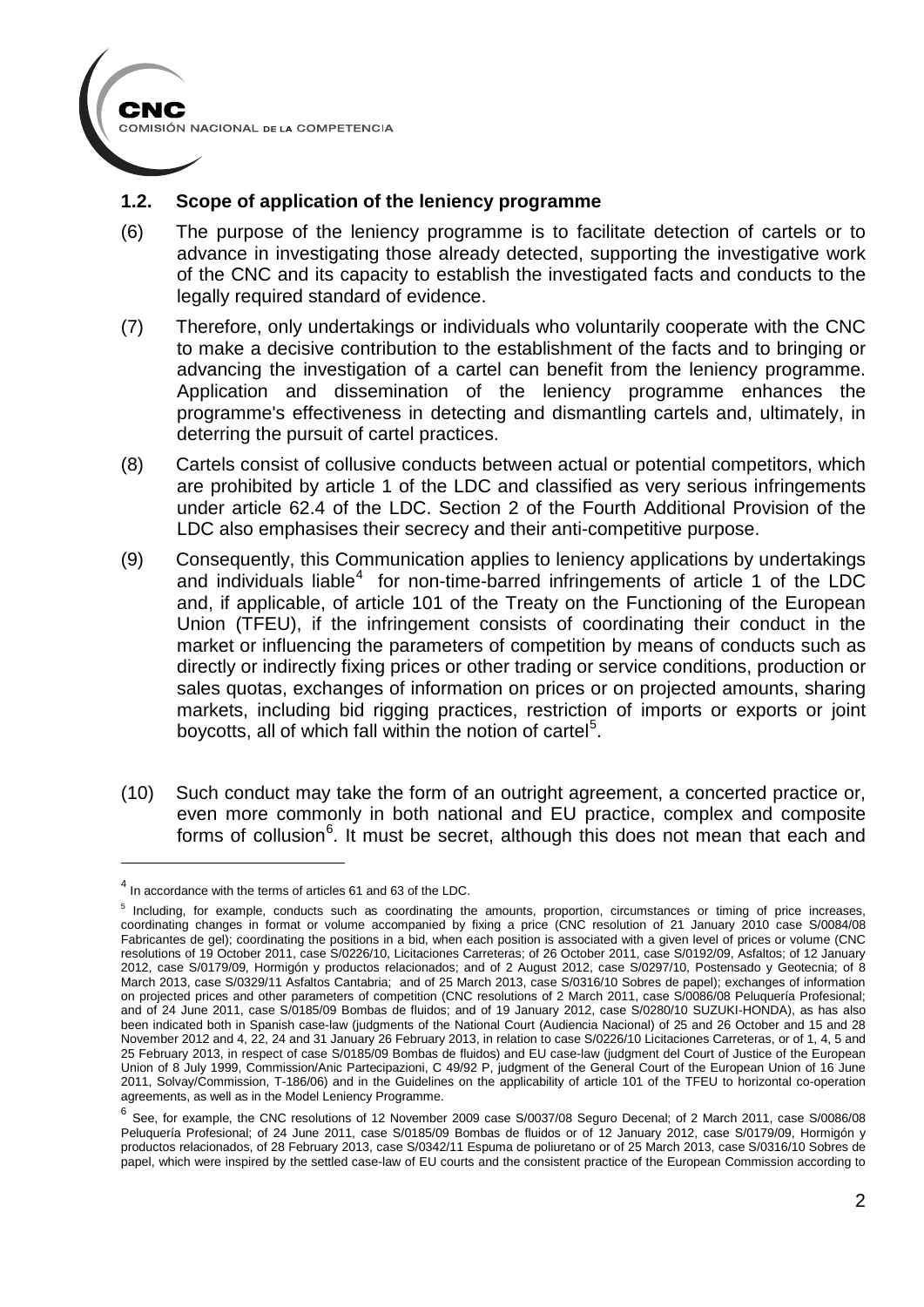

every aspect of the cartel need be secret, so that there must be weighted the relative importance of all elements that hinder the detection's cartel taken as a whole<sup>[7](#page-2-0)</sup>. In this regard, it bears emphasis that leniency benefits are justified precisely due to the difficulty inherent in detecting and putting an end to very serious anti-competitive conducts which, because they are carried on in a covert or disguised fashion, are much harder to prosecute and investigate in their full breadth and scale without the cooperation of the undertakings or individuals involved in the infringement and hence knowledgeable of the cartel details and capable of providing evidence on the cartel.

#### **1.3. Scope of leniency benefits**

- (11) To ensure the maximum possible effectiveness of the leniency programme and in accordance with section 6 of the *Communication of the CNC on the quantification of fines arising from competition violations*, the CNC, when appropriate, will apply the leniency programme rules of articles 65 and 66 of the LDC, after calculating the final amount of the fine that applies under that Communication $8$ .
- (12) The exemption or reduction of the fine will be available to those who file the relevant application for exemption or reduction of the fine, as well as to their legal representatives or the persons on their executive bodies who participated in the cartel, provided they have cooperated with the CNC. Therefore, the exemption or reduction granted to a leniency applicant does not extend to other entities that also participated in the cartel, such as an association of which the leniency applicant is a member<sup>[9](#page-2-2)</sup>.

which the definitions of agreement and concerted practice, within the meaning of article 101 of the TFEU, catch forms of collusion having the same nature and which are only distinguishable from each other by the forms in which they manifest themselves (judgments of the Court of Justice of the European Union of 8 July 1999, Commission/Anic Partecipazioni, C 49/92 P and of 20 March 2002, HFB Holding and others/Commission, T-9/99 or the judgment of the General Court of the European Union of 16 June 2011, Solvay/Commission, T-186/06. This has also been upheld by judgments of Spain's National Court (Audiencia Nacional), such as its decisions of 15 and 17 October 2012, in relation to case S/0167/09 Productores Uva y Mosto de Jerez and of 4 and 5 February 2013, with respect to case S/0185/09 Bombas de fluidos.

<span id="page-2-0"></span> $^7$  In this regard see, for example, the CNC resolutions of 2 March 2011, case S/0086/08 Peluquería Profesional; of 24 June 2011, case S/0185/09 Bombas de fluidos and of 6 October 2011, case S/0167/09 Productores Uva y Mosto de Jerez, and the judgments of the National Court (Audiencia Nacional) of 15 October 2012 and 5 February 2013, as well as the Judgment of the CJEU of 24 September 2009, joined cases C-125/07 P, C-133/07 P, C-135/07 P and C-137/07.

<span id="page-2-1"></span><sup>&</sup>lt;sup>8</sup> See, for example, the CNC resolution of 28 February 2013, case S/0342/11 Espuma de Poliuretano, and there are EU case-law precedents along the same lines, supporting the practice of the European Commission, such as, for example, the judgment of the General Court of 3 February 2011 in case T-33/05, Compañía Española de Tabaco en Rama S.A. (Cetarsa) v. European Commission, para. 246: "In this regard, it should be noted that the EU court has recognised the merits of this approach, which consists in the fact of *cooperation being taken into account after the 10% upper limit has been applied, inasmuch as this ensures that the Leniency Notice is fully effective: if the basic amount was significantly in excess of the 10% limit before the application of the Leniency Notice, and that limit could not be applied immediately, the incentive for the undertaking concerned to cooperate with the Commission would be much*  less, since the final fine would be reduced to 10% in any event, with or without the undertaking's cooperation (judgment of the Court of *4 July 2006, Hoek Loos/Commission, T 304/02, ECR p. II 1887, para. 123)*". See also the judgments of the Court of First Instance of 29 November 2005, SNCZ/Commission, T 52/02, ECR p. II-0000, para. 41 and of 29 April 2004, Tokai Carbon and others/Commission, joined cases T-236/01, T-239/01, T-244/01 to T-246/01, T-251/01 and T-252/01, ECR p. II-0000, paras. 352 to 354.

<span id="page-2-2"></span><sup>&</sup>lt;sup>9</sup> See, for example, the CNC resolution of 28 February 2012, case S/0342/11 Espuma de Poliuretano.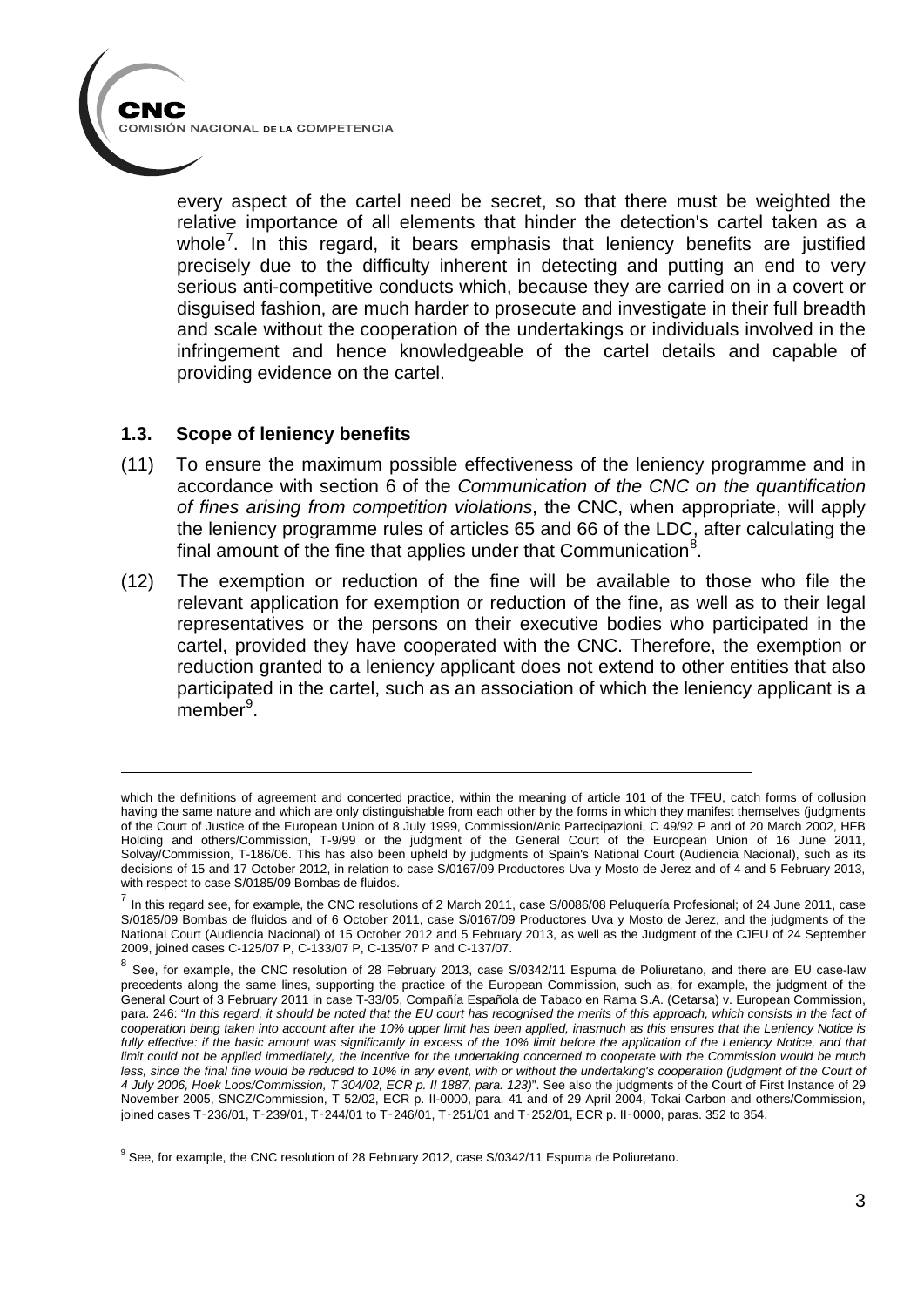

(13) The application of the leniency reduction to an undertaking or individual preclude any further reduction for that same undertaking or individual under article 64.3(d) of the LDC when setting the amount of the fine.

### **2. FILING OF LENIENCY APPLICATIONS**

#### **2.1. Leniency applicant**

- (14) A leniency application may be filed, under articles 65 or 66 of the LDC, by any undertaking or individual (directly or through their duly evidenced legal representatives<sup>[10](#page-3-0)</sup>) that participates in a cartel affecting all or part of the national territory. Eligibility to be considered a leniency applicant under the above therefore extends to undertakings and individuals whom may be considered responsible for a cartel, and hence liable for the applicable sanction, irrespective of whether that responsibility derives from their direct involvement in the cartel, from their decisive influence as parent company or as a successor undertaking to the one that originally participated in the cartel.
- (15) Given that under article 63.2 of the LDC fines may be levied on each of the legal representatives or the persons on the executive bodies of the economic operators, undertakings, associations, unions or groupings that have taken part in the anticompetitive agreement or decisions, such persons may also file a leniency application in their own name.
- (16) According to the terms of the LDC, the same leniency application cannot be filed by several undertakings or by several individuals at the same time or by an association in the name of its members with respect to their participation in the same cartel.
- (17) Nevertheless, for the purposes of applying article 61.2 of the LDC, leniency applications may be filed by the undertaking that controls another one that participates in a cartel or jointly by both. Similarly, if according to articles 65.3 and 66.4 of the LDC, the applicant undertaking extends the application to its legal representatives and to the persons who belong to the executive bodies that have taken part in the cartel practices, the CNC will extend the leniency granted to the applicant undertaking, provided the said individuals also cooperate with the CNC to establish the facts, in accordance with the requirements of the leniency programme.
- (18) An undertaking or individual who is considering filing a leniency application may contact the contact person at the Investigations Division of the CNC indicated on the CNC website in order to receive assistance on how to submit the application. To the extent that the applicant brings sufficient information on the cartel in which it participates or has participated to the knowledge of the Investigations Division (for

<span id="page-3-0"></span> $10$  Document evidencing the authority to act as representative or certified photocopy thereof, with a sworn translation if that power of attorney is not drawn up in an official language of the Spanish State.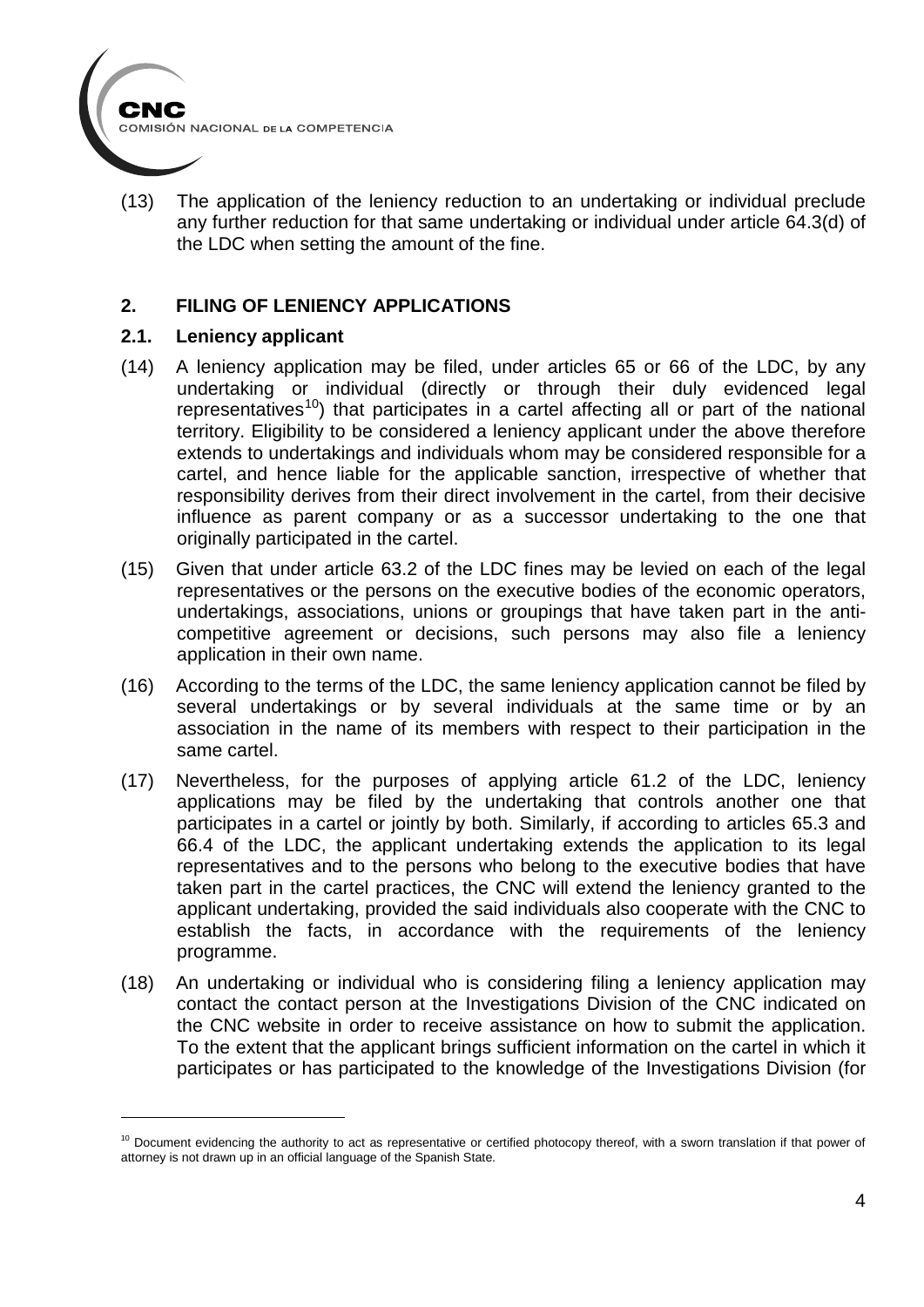

example, indication of the sector affected, or the products or services), the Investigations Division may indicate whether the conditional exemption is available.

#### **2.2. Common elements of a leniency application**

- (19) The leniency application must be addressed to the Investigations Division. Although the application may be presented at any office authorised as official register under article 38.4 of Act 30/1992 of 26 November 1992 on the Legal Organisation of Public Administrations and Common Administrative Procedure, the entry date and time of those applications taken into account when determining their order of reception will be that of their entry in the CNC register, as provided in the RDC. Those filed directly in the CNC register may be submitted in writing or through the CNC Electronic Register<sup>[11](#page-4-0)</sup>.
- (20) At the request of the applicant, the Investigations Division may accede to accepting oral applications. To do so, it will arrange a meeting at the CNC offices and, after the recording has been transcribed, the declaration will be registered. The transcript's entry date and time in the CNC register will determine the order of receipt of that leniency application. The oral application will be recorded and transcribed using the CNC's own resources, upon prior review of the recording and verification of the accuracy of the transcript, and the applicant will not be allowed to use recording devices.
- (21) As for the content of leniency applications, be they written or oral, for exemption or reduction, in addition to an acknowledgement of the applicant's participation in the cartel, the application must contain the following information:
	- a) On the applicant: full individual or corporate name, taxpayer identification number, address, contact person, telephone number, fax number and, for applications filed by individual entrepreneurs or entities without legal personality that operate under a trade name, the full names and addresses of the owners or partners and contact details. For applications filed by a legal representative on behalf of his or her principal, identity of the representative and a copy of the power of attorney.
	- b) On the rest of the cartel participants: full individual or corporate name, taxpayer identification number, address, telephone number, fax number.
	- c) Detailed description of the cartel:

- Aims, activities and functioning.
- Affected products, services and territory.

<span id="page-4-0"></span><sup>&</sup>lt;sup>11</sup> According to the terms of the 30 January 2009 Resolution of the Office of President of the CNC, which created the Electronic Register.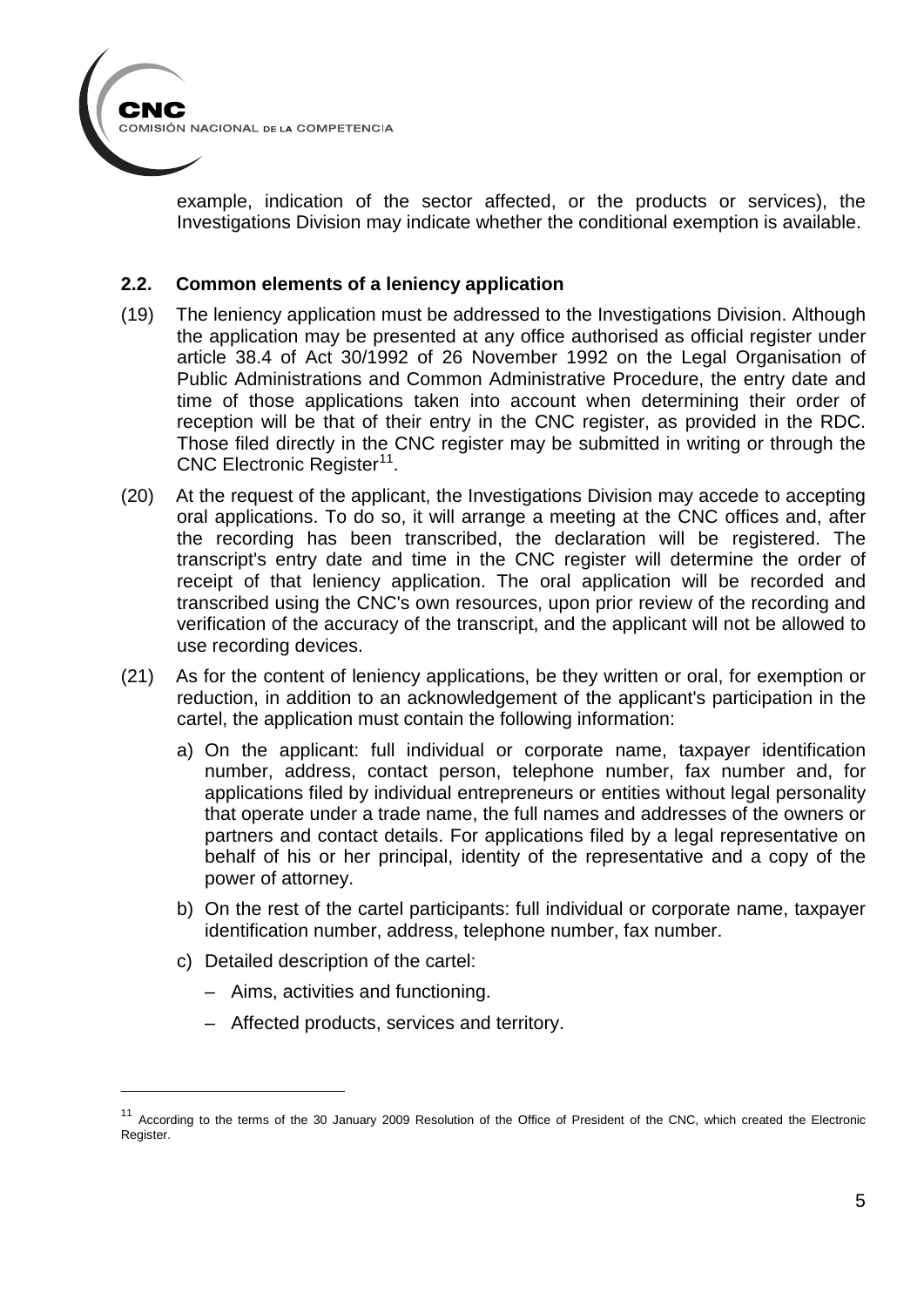

- Structure of the market affected by the cartel (sellers, buyers, market shares, and any other information on the market that may be significant in relation to the cartel).
- Duration and nature of the cartel.
- Form and scope of the participation of the applicant and of the rest of the cartel participants.
- d) List of leniency applications that the applicant has presented or will present to other competition authorities in respect of the same cartel, with the obligation to update this information if other applications are subsequently submitted. In addition, the applicant must confirm to the Investigations Division that it has not revealed, directly or indirectly, its intention to submit the leniency application or its content to and any third parties other than those competition authorities.
- e) Description of the steps taken or initiated before the filing of the leniency application for the purpose of checking that the applicant's participation in the cartel has ended and that no evidence of the cartel has been destroyed or tampered with at the time the leniency application is submitted (in this regard, see section 5 of this Communication).
- (22) In addition, the leniency application must be accompanied by the information and evidence of the cartel, in particular, all contemporaneous evidence in the applicant's possession that allow the cartel's existence to be demonstrated, such as:
	- a) Statements, minutes, summaries, annotations, e-mails, faxes, recordings, etc., that contain information on the dates, locations and identities of the individuals or undertakings who participated in the cartel meetings or other contacts between cartel participants, as well as the content of those meetings or contacts and supporting evidence.
	- b) Information on the actions carried out by cartel participants, with supporting materials that evidence those actions (statements, minutes, e-mails, faxes, etc.).
	- c) Statements, agreements, travel documents, commercial documents, circulars, e-mails, letters, minutes, faxes, recordings, etc., that refer to the existence, objective, functioning and scope of the cartel, as well as to the cartel participants.
	- d) Statistics or other data referring to the facts described and which demonstrate the existence and participation in the cartel (the evolution and formation of prices, sale or bidding conditions, usual conditions of the transactions, etc.).
- (23) The evidence submitted in the leniency application may include written or oral statements by the persons who took direct part in the acts described by the applicant. Those statements should describe their knowledge of the cartel and, in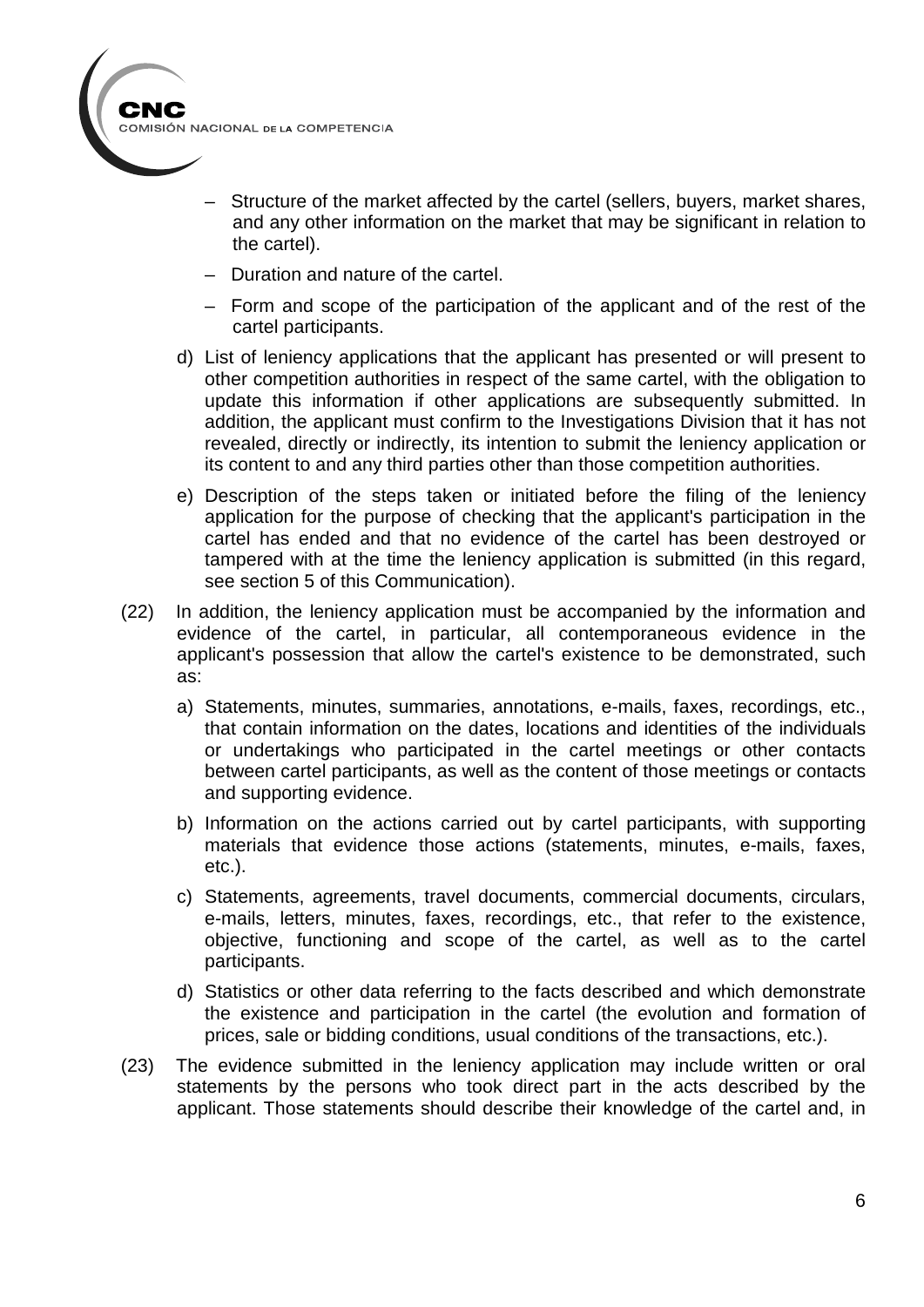

-

all cases event, make reference to the role played in the cartel by the applicant and by other cartel participants $12$ .

- (24) If so requested by the applicant at the time the application is submitted or thereafter, the Investigations Division will issue a receipt certifying that the application has been filed. The receipt will identify the applicant and contain the Investigations Division's certification of the date and time the leniency application was entered in the CNC register and its content. In no event will issuance of this receipt imply grant of conditional exemption by the Investigations Division or, as applicable, of the requested reduction in the fine. The receipt only serves to certify the date and time when the leniency applicant entered the CNC register.
- (25) The Investigations Division may request clarifications from the applicant in relation to the information and evidence filed and grant a time limit for submitting those clarifications.
- (26) Throughout the proceeding the applicant must continue submitting all evidence that comes to its attention or which it obtains through its internal investigation. In any event, any change in the information submitted by the applicant must be notified spontaneously and without delay to the CNC.

#### **2.3. Application for exemption from payment of the fine**

- (27) The Investigations Division will check that the exemption applicant has accompanied the application with evidence that fulfil the requirements of article 65.1 of the LDC and that the application contains confirmation that the applicant does not consider it has adopted any measures to coerce others to join or remain in the cartel.
- (28) An exemption application may only be submitted before the Statement of Objections (SO) has been notified. Exemption applications filed at any time in the proceeding after said notification will be automatically rejected by the CNC.
- (29) In accordance with article 46.5 of the RDC, the Investigations Division, upon a prior reasoned request from the applicant, may grant a time limit for submitting the evidence mentioned in point 22 of this Communication which the applicant was unable to submit at the time the application is presented. Once the evidence has been submitted within the time limit granted by the Investigations Division, the date and time of receipt of the exemption application will be considered to be the initial entry date and time of the application. Nevertheless, if the evidence is eventually not submitted, the leniency application will be automatically rejected. If the evidence is submitted after the designated time limit, that new later submission date will be the one that determines the CNC register entry date and time for the exemption application.

<span id="page-6-0"></span><sup>&</sup>lt;sup>12</sup> In this respect see, for example, the CNC Council resolutions of 10 November 2011, case S/0241/10 Navieras Ceuta-2 and of 23 February 2012, case S/0244/10 Navieras Baleares and the CJEU judgment of 25 January 2007, joined cases C-403/04 P and C-405/04 P.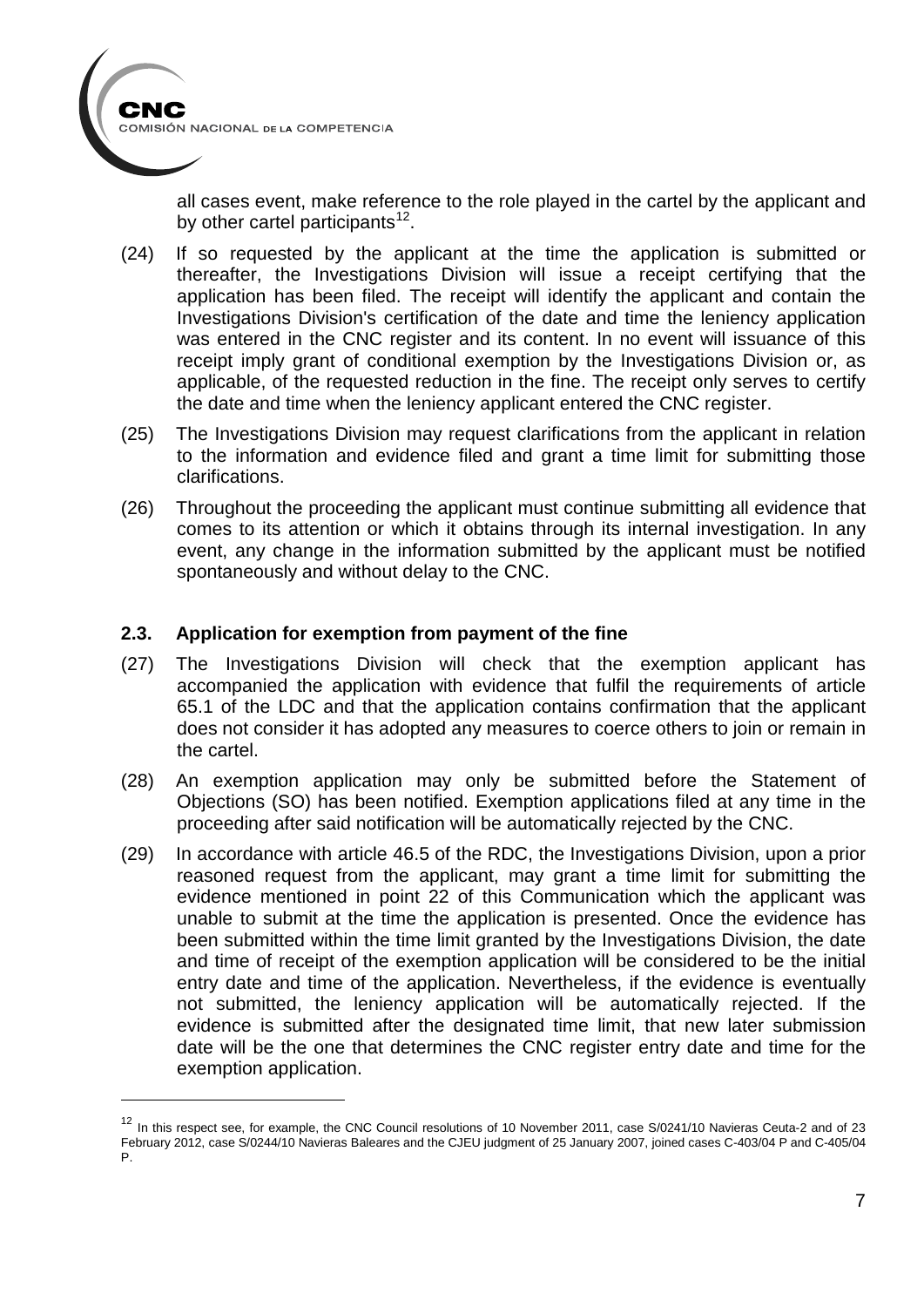

(30) If exemption is not available, the exemption applicant may request on a subsidiary basis that the application be assessed under article 66 of the LDC as an application for reduction of the fine.

#### **2.4. Application for reduction of the fine**

- (31) According to article 66.1 of the LDC, an application for reduction of the fine may be submitted by an undertaking or individual participant in a cartel who does not qualify for exemption, either because exemption is not available or because the applicant coerced other cartel participants and is therefore disqualified from seeking exemption.
- (32) The order of receipt of reduction applications will be determined according to the CNC register entry date and time. That order of receipt determines the order in which an assessment of whether the submitted information and evidence give the Investigations Division significant added value and, therefore, of the size of the reduction to which the applicant may be entitled under article 66.2 of the LDC.
- (33) The likelihood of the Investigations Division proposing a reduction of the fine for a reduction applicant will be greater the earlier the reduction application is submitted. Nevertheless, according to article 50.3 of the RDC, an application for reduction of the fine may be filed after notification of the statement of objections, with the applicant submitting evidence that makes a significant and conclusive contribution to the investigation of the cartel and facilitates the work of Investigations Division in demonstrating its existence and scope. In principle, Investigations Division is unlikely to take into account applications submitted after the completion of the investigative phase has been announced.

#### **2.5. Summary applications**

- (34) If the leniency application, be it for exemption or reduction, has been or will be submitted before the European Commission as the competition authority particularly well placed to investigate the cartel, the leniency applicant undertaking<sup>[13](#page-7-0)</sup> may file a summary application with the Investigations Division by completing the form attached to this Communication<sup>14</sup>. In any event, the Investigations Division may require the applicant to submit additional information and fix a time limit for doing so.
- (35) The applicant must complete the summary application within 10 days, submitting the cartel evidence to the Investigations Division, once the European Commission has notified the applicant that it will not examine the cartel described in the

<span id="page-7-0"></span><sup>&</sup>lt;sup>13</sup> The possibility of allowing individuals not organised as "undertakings" to submit summary applications is not contemplated, given that only undertakings may submit leniency applications to the European Commission according to its Notice on Immunity from Fines and Reduction of Fines in Cartel Cases, because the European Commission only levies sanctions on undertakings.

<span id="page-7-1"></span><sup>&</sup>lt;sup>14</sup> The form may also be submitted in English, in accordance with the provisions of the Model Leniency Programme [\(http://ec.europa.eu/competition/ecn/mlp\\_revised\\_2012\\_annex\\_en.pdf\)](http://ec.europa.eu/competition/ecn/mlp_revised_2012_annex_en.pdf).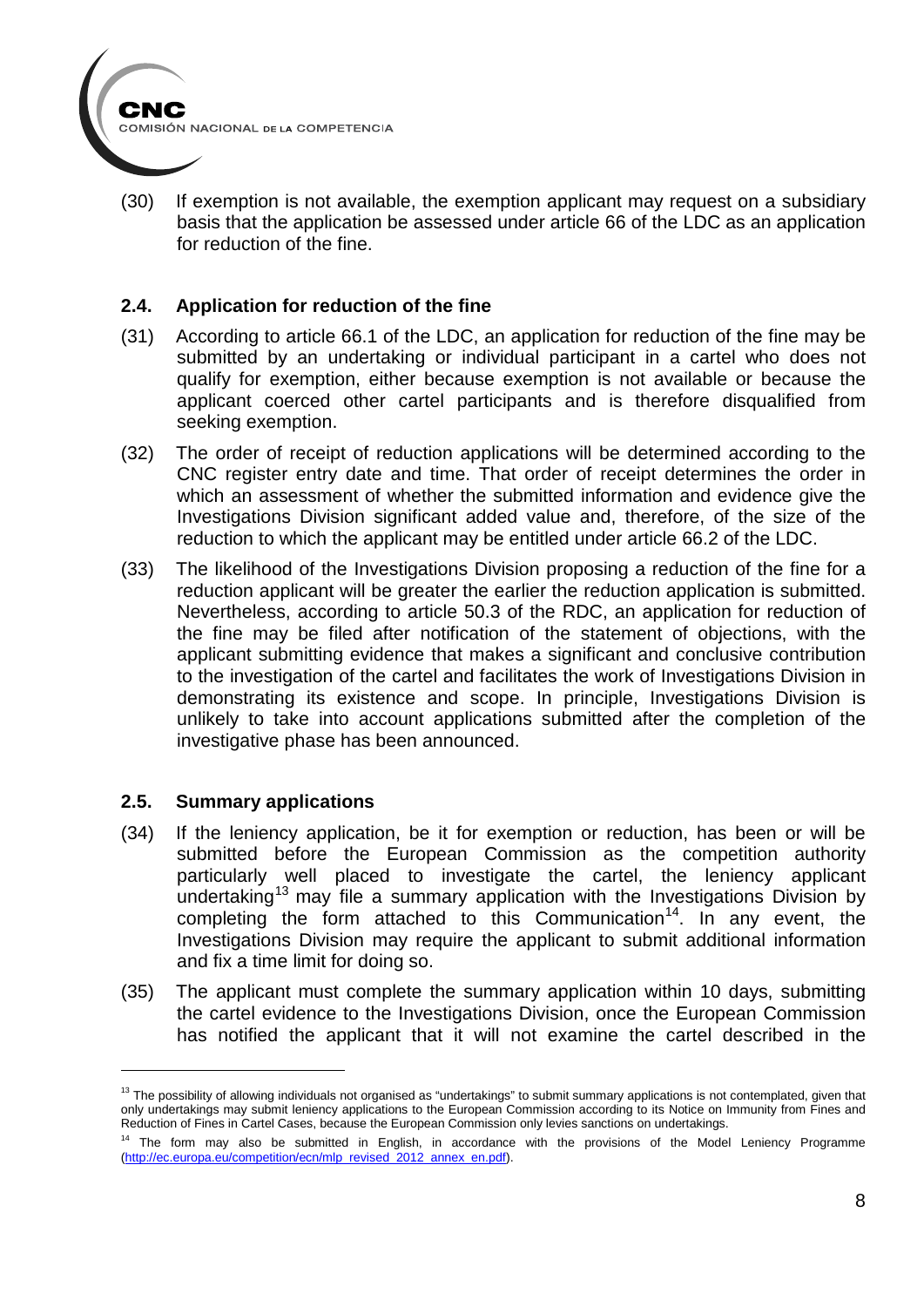application. In the event the summary application is an exemption application for the CNC, an extended time limit for submitting the cartel evidence may be requested. Once the leniency application has been completed and the evidence submitted within the stipulated time limit, the date and time of receipt of the leniency application will be understood to be the initial entry date and time when the summary application was filed. If the application is not completed within the stipulated time limit, it will be automatically rejected, and if it is completed after said time limit, that new later date will be the one that determines the CNC register entry date and time for the leniency application.

### **3. EXEMPTION FROM PAYMENT OF THE FINE**

#### **3.1. Contribution to the investigation required in order to be exempted from paying the fine**

- (36) According to article 65 of the LDC, in order to be exempted from paying the fine for which it might otherwise be liable, the applicant must be the first to provide the Investigations Division with sufficient information and evidence to allow it to order an inspection in relation to a cartel or to establish the existence of a cartel infringement:
	- a) The first undertaking and/or individual who, in the opinion of the CNC, provides the Investigations Division with the necessary evidence to order an inspection in a cartel investigation may qualify for exemption from payment of the fine. This requirement will be deemed fulfilled if the applicant's contribution allows the Investigations Division to order an inspection, irrespective of whether or not the inspection is successful or is even carried out, if the Investigations Division chooses to employ other investigative instruments (article 65.1(a) of the LDC).
	- b) Alternatively, exemption from payment of the fine may be granted to the first undertaking and/or individual that submits evidence which, in the judgment of the CNC, allows the Investigations Division to legally verify the existence of an infringement of article 1 of the LDC and, if applicable, of article 101 of the TFEU, provided a conditional exemption has not been granted under the preceding point in relation to the same cartel (article 65.1(b) of the LDC).
- (37) The Investigations Division will not grant the conditional exemption if, at the time the exemption application is filed, it already has in its possession sufficient evidence to order an inspection or establish the cartel infringement without relying on the submissions of the exemption applicant, even if it cannot do so at the same level or detail or with the same breadth of scope.
- (38) If the CNC receives more than one application for exemption from payment of the fine in relation to the same cartel, it will examine the applications by order of receipt.

### **3.2. Disqualification of exemption applicants**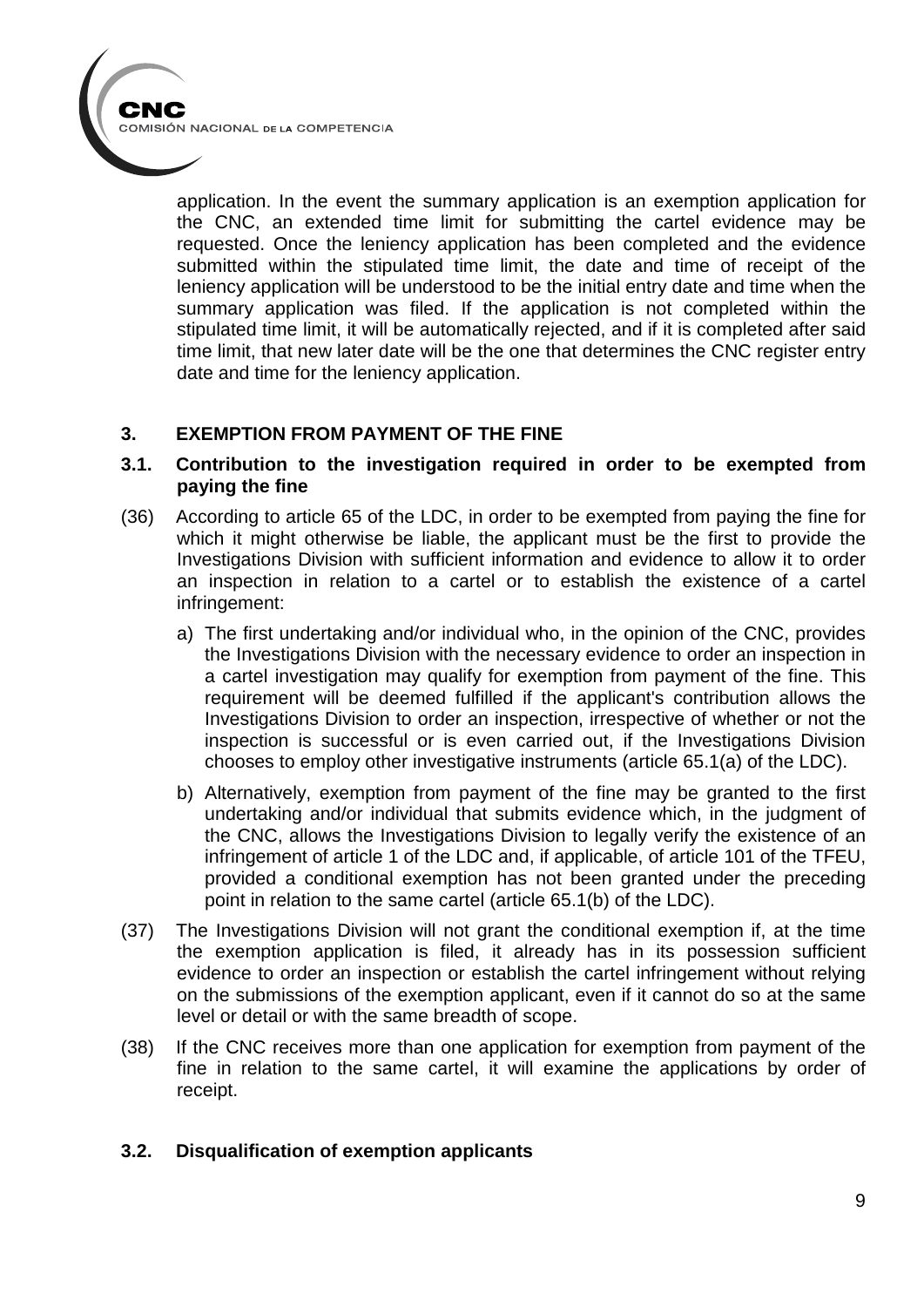

- (39) In accordance with article 65.2(d) of the LDC, an exemption applicant who has taken measures to oblige other undertakings and/or individuals to joint or remain in the cartel is disqualified from obtaining exemption from payment of the fine.
- (40) The event provided for in article 65.2(d) of the LDC will not apply if the applicant's conduct derives from execution of mechanisms established by the cartel, such as inviting others to join, participating in the approval or execution of coordinated or concerted measures of coercion or the assumption of leadership or coordinating functions in the cartel or functions of controlling or monitoring the agreements reached by the cartel<sup>[15](#page-9-0)</sup>.
- (41) The CNC will exclude the applicant from exemption if it has evidence showing the existence of this circumstance attributable to the exemption applicant. Toward this end it will verify that the steps taken by the applicant, such as coercive acts, exertion of economic pressure strong enough to create a real risk of expulsion from the market, boycott or refusal to supply, are attributable to the applicant on the basis of its specific conduct. When determining whether an exemption applicant has exerted coercion the CNC will take into account the applicant's capacity to oblige others to participate in the cartel and the evidence of both the coercive action taken by the exemption applicant and the conduct of the coerced undertaking<sup>[16](#page-9-1)</sup>.
- (42) If the evidence shows that an exemption applicant who has already been granted conditional exemption took measures to oblige other undertakings and/or individuals to participate in the infringement, no exemption from payment of the fine will be granted to any party as the possible subsequent leniency applicants will no longer be able to meet the requirements of article 65.1 of the LDC.
- (43) Disqualification from exemption does not preclude the disqualified applicant from obtaining a reduction in the amount of the fine if the applicant meets the requirements of LDC article 66, and this will not alter the determination of the level of reduction of the possible reduction applicants.

#### **3.3. Rejection of the application for exemption from payment of the fine**

- (44) The Director of Investigation will reject an exemption application due to lack or loss of competence or purpose or for non-fulfilment of the LDC article 65 requirements. In particular, one of the aforesaid circumstances will be considered to exist in situations such as the following:
	- 1. If the CNC is not the authority particularly well placed to deal with the exemption application submitted and that competence rests with the European Commission or with the competition authority of another European Union

<span id="page-9-0"></span><sup>&</sup>lt;sup>15</sup> See, for example, the CNC resolution of 28 February 2013, case S/0342/11 Espuma de Poliuretano.

<span id="page-9-1"></span><sup>&</sup>lt;sup>16</sup> See, for example, the CNC resolution of 28 February 2012, case S/ 0342/11 Espuma de Poliuretano.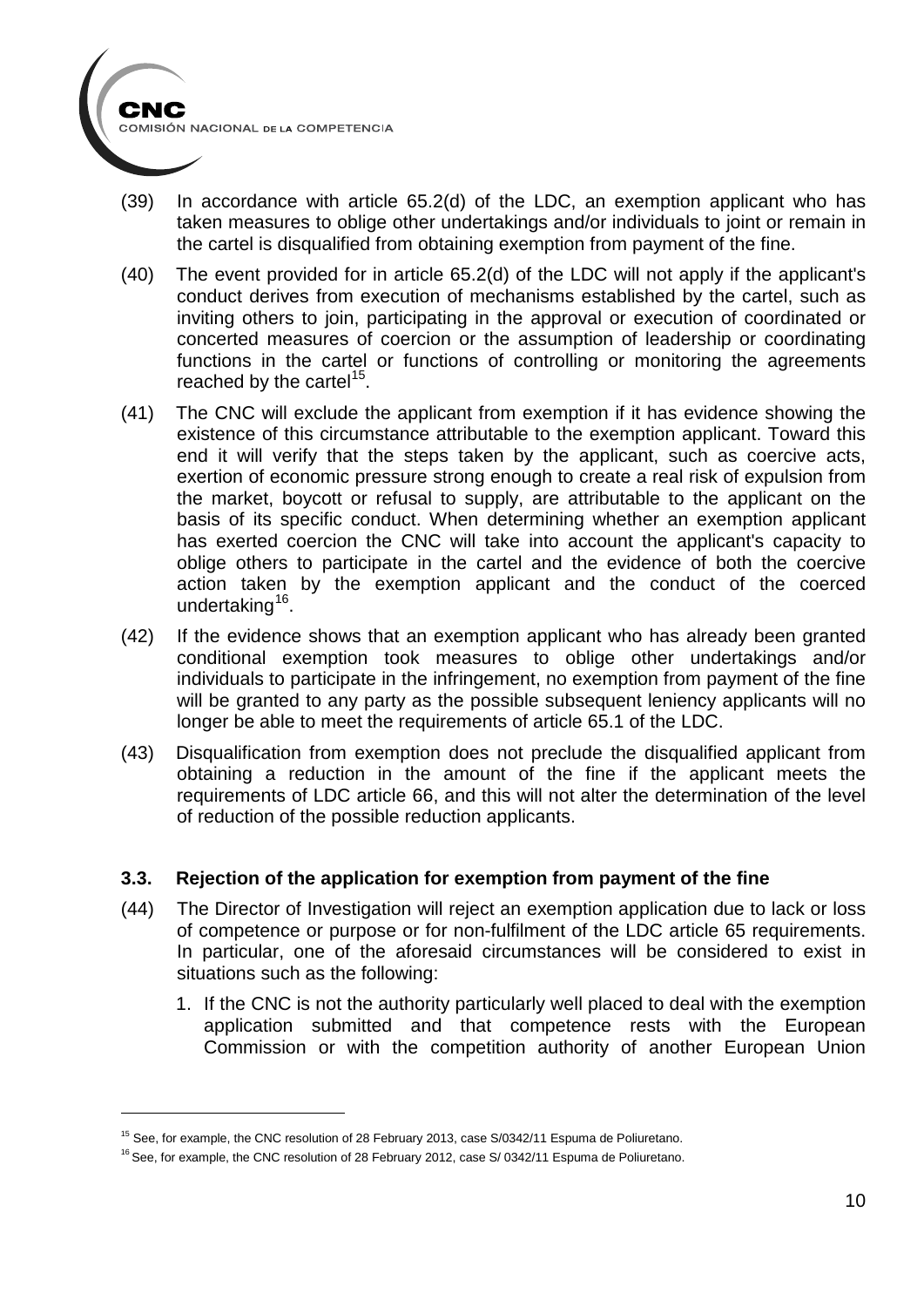

Member State, in accordance with Council Regulation (EC) 1/2003 of 16 December 2002.

- 2. If the CNC is not the competent authority to deal with the exemption application and that competence rests with a regional competition authority, after applying the coordination measures provided for in Act 1/2002 of 21 February 2002 on the Coordination of the Powers of the Central State and the Autonomous Communities in Defence of Competition Matters.
- 3. If the presumed infringement becomes time-barred under article 68.1 of the LDC.
- 4. If the fine exemption application is presented after the SO has been notified.
- 5. If the exemption application has been submitted jointly by several applicants or if the applicant indicates it has not participated in the cartel.
- 6. If the applicant is disqualified from obtaining exemption from payment of the fine because it took steps to compel other undertakings and/or individuals to join or remain in the cartel.
- 7. If the content of the exemption application is insufficient, because it does not contain information and evidence on a cartel or if such evidence is not presented after the applicant has been granted a specific time limit for doing so.
- 8. If the content of the exemption application is incomplete because the information and evidence submitted do not allow the Investigations Division to order an inspection or to establish a cartel infringement.
- 9. If the conditional exemption is not available because the requirements of LDC article 65 are not met, whether because the CNC already has sufficient evidence to order an inspection or to establish the existence of the infringement or because a conditional exemption has already been granted to another exemption applicant.
- (45) The decision rejecting the exemption application will indicate that the exemption applicant may withdraw the information and evidence submitted after making a request to the Investigations Division to that effect. In the case of oral exemption applications and statements, the exemption applicant may request the Investigations Division to erase them.
- (46) In any event, the Investigations Division has the authority to change the assessment made in the rejection decision if the exemption applicant submits new information on the described practice or if the CNC is considered the competent authority to deal with that practice. In this case, the Investigations Division will examine the information and new evidence submitted by the exemption applicant and check whether the requirements of LDC article 65.1 are met, and adopt the relevant decision on the exemption application that has been submitted.
- (47) The decision to reject the application for exemption from payment of the fine will not prevent the Investigations Division from continuing its investigation if it already had relevant information in this respect or from making use of its investigative powers.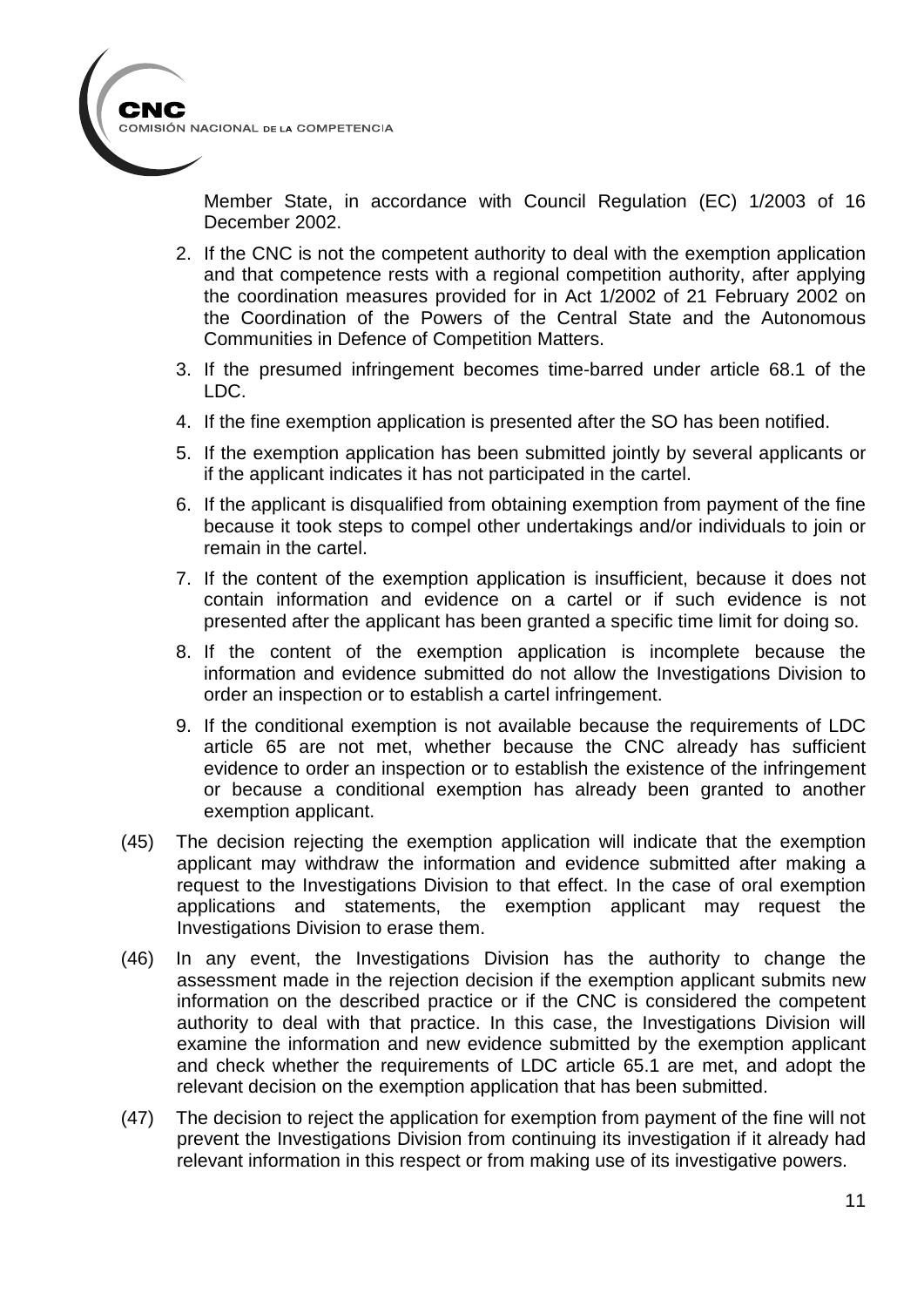(48) The decision rejecting the exemption application will specify, if applicable, that the exemption applicant has requested on a subsidiary basis that its application be examined under article 66 of the LDC. In this case, the order of receipt of the reduction application will be determined by the CNC register entry date and time for the exemption application submitted. The same procedure will be followed if the exemption applicant requests that the application be assessed as a reduction application after having being notified of the rejection of its exemption application.

### **3.4. Grant of exemption from payment of the fine**

- (49) The Director of Investigation will resolve to grant conditional exemption to the exemption applicant before an inspection is carried out, in the event provided for in article 65.1(a) of the LDC, or before notification of the statement of objections in the event provided for in article 65.1(b) of the LDC.
- (50) Grant of conditional exemption from payment of the fine by the Investigations Division is of a provisional nature. It implies the investigative body's acknowledgement that the exemption application submitted meets the LDC article 65.1 requirements at the time the decision is adopted and having regard to the information available at that time.
- (51) The Investigations Division will specify, on a reasoned basis, both in the statement of objections (SO) and in the proposed resolution (PR), whether it is maintaining the conditional exemption that was granted, and progressively evaluate the applicant's fulfilment of its cooperation duties over the course of the investigation. If the Investigations Division believes such duties have been breached, it will so state and submit a reasoned proposal to the CNC Council not to grant the exemption, so the applicant can submit the pleadings it deems fit on the matter.
- (52) In accordance with article 47.4 of the RDC, if at the end of the infringement proceeding the exemption applicant has fulfilled the requirements of LDC article 65.2, it will fall to the CNC Council, in accordance with the proposal of the Investigations Division, to grant the applicant exemption from payment of the fine in the resolution that puts an end to the proceeding.

### **4. REDUCTION OF THE AMOUNT OF THE FINE**

- (53) Leniency applicants who do not meet the requirements to qualify for exemption may be able to benefit from a reduction in the amount of the fine that would otherwise be levied on them, if they provide evidence of the presumed infringement with significant added value relative to the evidence already in the CNC's possession and comply with the LDC article 66.1(b) requirements over the course of the proceeding.
- (54) The Investigations Division will not examine the evidence submitted in a reduction application without first having ruled on the grant of a possible conditional exemption to a previous exemption application filed in relation to the same cartel.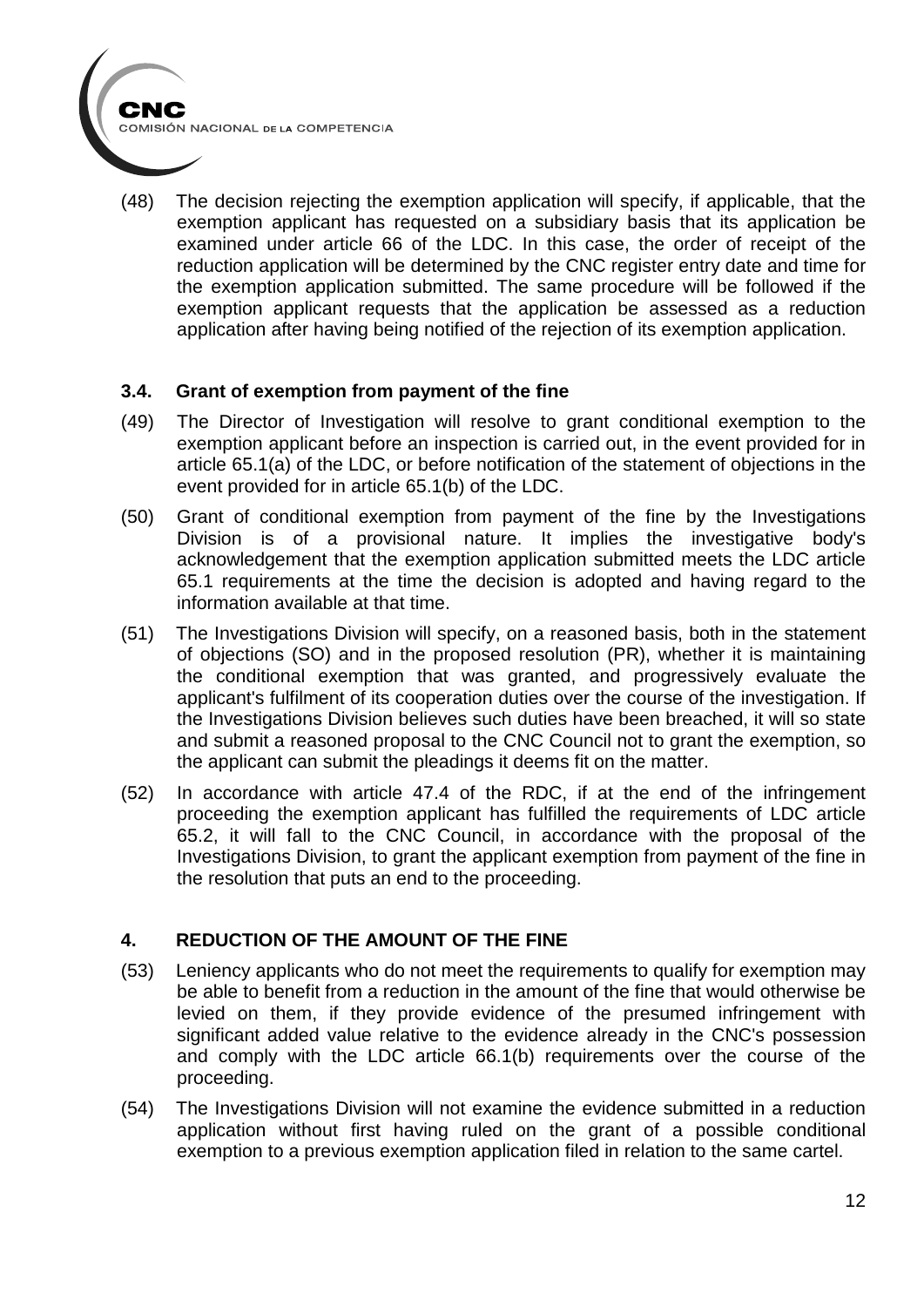CNC

- (55) Where several reduction applications are filed with respect to the same cartel, the evidence submitted by the successive reduction applicants will be examined according to the order of receipt of their respective applications. Therefore, depending on the order in which reduction applications are submitted, the first reduction applicant will be considered for the first reduction band, the second applicant for the second and the rest for the next band. Now, each reduction band will remain available to successive reduction applicants for so long as the evidence submitted by the preceding reduction applicant does not contribute significant added value. Therefore, for example, if the examination of the submissions of an applicant who is eligible for the first band (because it was the first candidate for the reduction) concludes that it does not provide significant added value, that first band will be open for the following applicant who does provide significant added value. In this case, by acceding to the first band, it will free up the second band for the next candidate. The third band is left for the last group of applicants.
- (56) According to article 66 of the LDC and article 49 of the RDC, to determine if the evidence submitted by the reduction applicant provides significant added value, the evidence must be assessed in terms of its intrinsic value (by reason of its nature or its level of detail) for grounding the Investigations Division's conviction as to the facts of the infringing actions and conducts and the legally relevant circumstances for their analysis and assessment. Depending on the individual cases, significant factors for determining added value may include, amongst others, the type of document, its date, origin and author, its recipient, the occasion and purpose for which it was prepared, the place where it has been kept and its specific content, in particular, clarifying the meaning of codes, etc. In this regard, in the current state of Spanish and EU case-law and practice, information and incriminating evidence directly relating to the facts which may be provided by the reduction applicant are considered to have greater probative value that those which only have an indirect bearing; testimony (statements, recordings, etc.) on the acts in which the author has participated that accompanies its leniency application have greater probative value than the indirect testimonies it may submit; and written evidence dating from the period in which the investigated acts took place (minutes, e-mails, letters, faxes, etc.) provided in the leniency application are of greater probative value than those dated at a later time, for example<sup>[17](#page-12-0)</sup>. As a result of all of the above, a particularly high probative value must be attached to certain information or statements provided by the leniency applicant in and of themselves, whether due to their admission of guilt and self-incrimination, or with respect to other cartel participant undertakings and/or individuals because they come from a direct witness of the reported or described circumstances<sup>[18](#page-12-1)</sup>.

<span id="page-12-0"></span><sup>&</sup>lt;sup>17</sup> See for example the judgment of 12 July 2011, T-112/07 Hitachi and others/Commission [2011] OJ C 252/30, para. 68; the judgment of 8 July 2004, JFE Engineering and others/Commission, T 67/00, T 68/00, T 71/00 and T 78/00, ECR p. II 2501, paras. 219 and 220.

<span id="page-12-1"></span><sup>18</sup> Joined cases T-67/00, T-68/00, T-71/00 and T-78/00 and judgments of the Court of 16 November 2006, Organic Peroxides/Commission, T 120/04, ECR p. II 4441, of 11 July 2011 in the cases T-133/07, Mitsubishi Electric Corp./Commission and T-132/07, Fuji Electric Co. Ltd./Commission and of 25 October 2011, T-348/08 Aragonesas Industrias y Energía, SAU/Commission [2011] OJ C 355/15.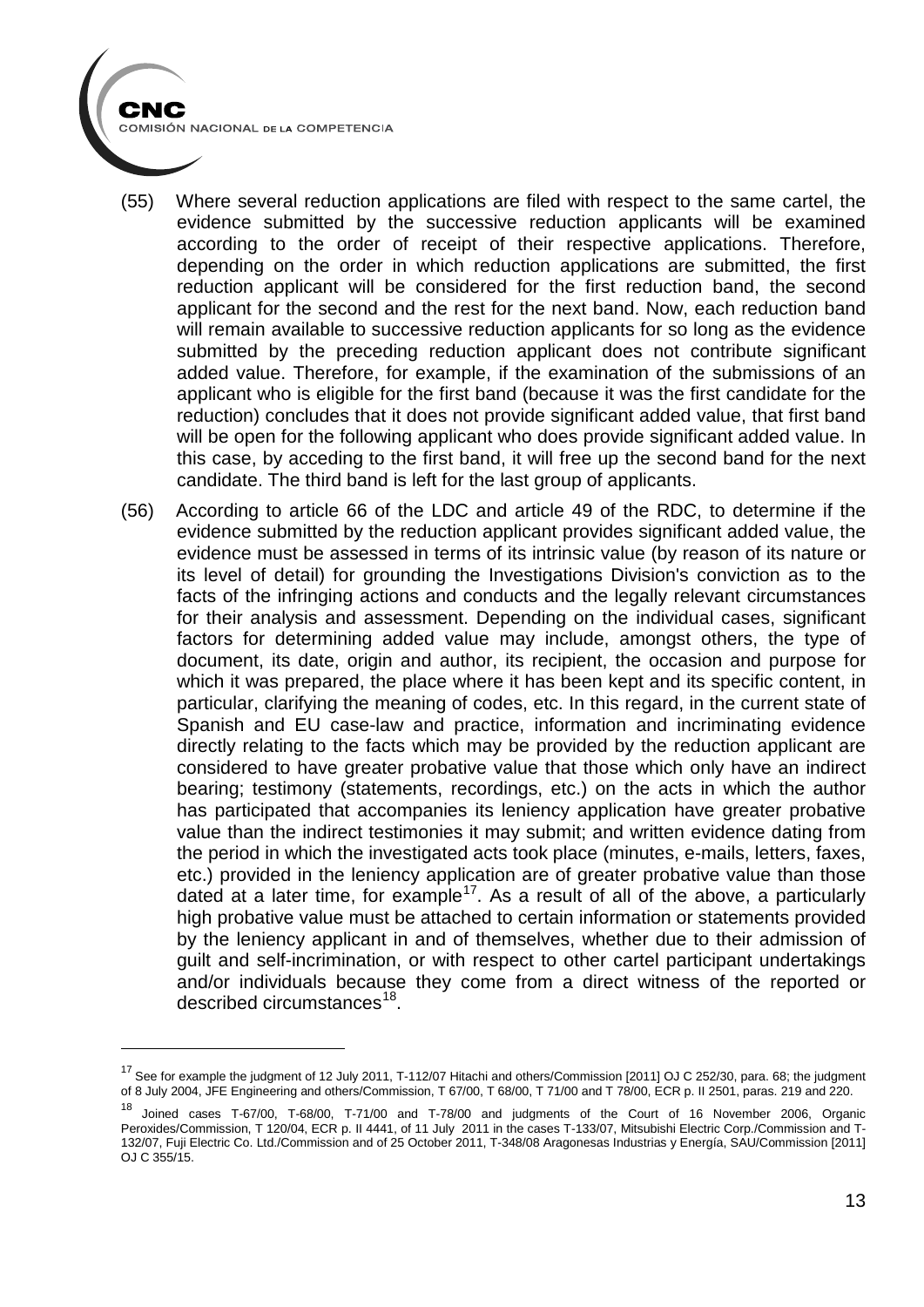- (57) To determine its significant added value, the evidence provided by the reduction applicant has to be compared with the evidence already in the Investigations Division's possession at the time the reduction applicant makes its submissions, because the new evidence must serve to uncover new facts or responsibilities with respect to the investigated cartel or to complete the accounting of the facts and the attribution of liabilities. This is the case, for example, if the new evidence allows the CNC to more reliably prove certain points that were already known or demonstrated, corroborating other evidence or strengthening or demonstrating the credibility or reliability of the evidence already available.
- (58) After assessing the evidence submitted by the applicants, and their compliance with the duty to cooperate, the Investigations Division will note in the SO whether the LDC article 66 requirements have been met and, if affirmative, will propose the reduction band for the fine that could be levied on the applicants, specifying the order of receipt of their applications.
- (59) If the Investigations Division concludes that the reduction application does not provide evidence or that the evidence it provides only relates to facts or responsibilities which the Investigations Division could establish using evidence already in its possession before the reduction application was submitted, it will not propose any reduction of the fine, and the applicable reduction band will therefore be available to ensuing applicants, and this will be noted in the statement of objections.
- (60) If the reduction application is submitted after the SO has been notified and before the investigative phase has ended, the Investigations Division will indicate in the proposed resolution whether the reduction applicant has met the LDC article 66 requirements and, if affirmative, it will propose the applicable reduction according to the application's order of submission.
- (61) In the PR the Investigations Division will propose that the first reduction applicant who meets the significant added value test be given a reduction of between 30% and 50% of the fine; the second a reduction of 20% to 30%, and the successive applicants a reduction of up to 20%, specifying the order of those successive applicants.
- (62) According to article 66.3 of the LDC, submission by the reduction applicant of evidence that allows the establishment of additional facts with direct bearing on the amount of the fine will be taken into account by the Investigations Division, which will so specify in the SO or the PR depending on the point in time at which it holds this to have been proven, and propose that said additional facts be taken into account when setting the fine for that reduction applicant, given that it was the first to provide compelling evidence of those additional facts about the cartel. In this regard compelling evidence is considered to be evidence which of itself is sufficient to demonstrate a fact without having to be corroborated by other evidence.
- (63) The CNC Council is responsible for assessing the reduction of the fine proposed in the Investigation Division's PR, and will set the percentage reduction of the fine within the relevant band, provided the reduction applicant has complied with its duty to cooperate. It will do so having regard to the level of significant added value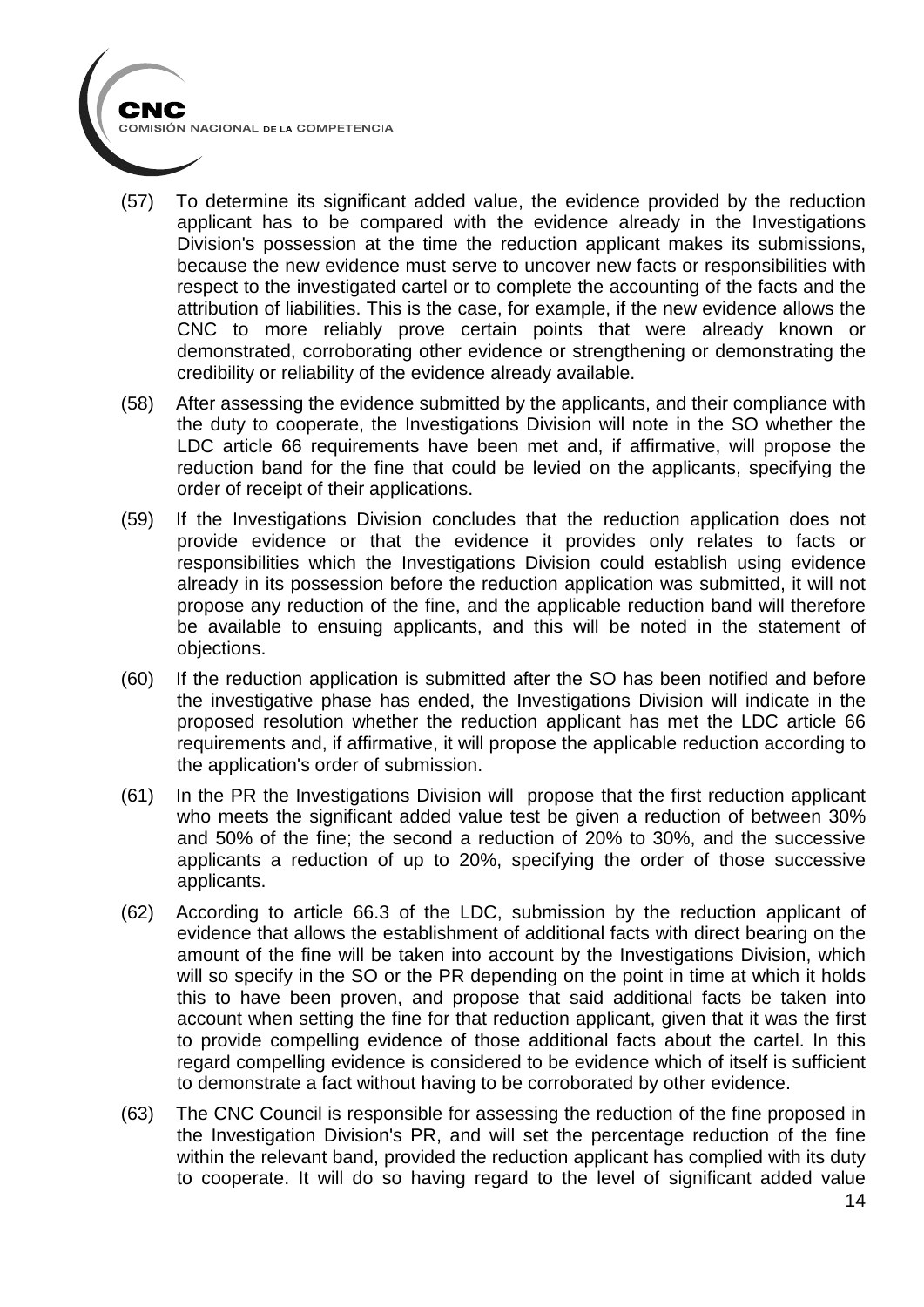

-

contributed and to the date and procedural timing of the contribution, taking into account the evidence in the case record as a whole<sup>[19](#page-14-0)</sup>. In its resolution the CNC Council, in accordance with the proposal of the Investigations Division, will also state whether the reduction applicant contributed compelling evidence of the additional facts on the cartel that entitle it to the partial exemption described in the preceding point.

- (64) The CNC Council will apply the percentage reduction in the final amount of the fine, after said amount has been calculated in accordance with articles 63 and 64 of the LDC and with the CNC Communication on the Quantification of Sanctions.
- (65) The resolution that puts an end to the infringement proceeding will state both the final amount of the fine and the amount payable by the parties after applying the leniency programme.

### **5. DUTY OF LENIENCY APPLICANTS TO COOPERATE**

- (66) A leniency applicant must cooperate with the CNC fully, continuously and diligently until the conclusion of the proceeding, in accordance with paragraphs a), b) and c) of article 65.2 of the LDC and article 52 of the RDC, and displays a genuine spirit of cooperation. Applicants who hinder the investigation or the proceeding by conduct not in keeping with that spirit will not be eligible for leniency. The leniency applicant's duty to cooperate includes, inter alia, the following:
	- a) Providing the Investigations Division will all information and evidence in relation to the cartel that is in the possession of or available to the applicant. This duty to cooperate is breached if the applicant holds back information and evidence.
	- b) Remaining available to the Investigations Division to respond promptly to any of its requests that may contribute to establishing the facts or to clarifying information already submitted by the applicant, such as clarifying the meaning of coded messages used by the cartel or translating documents not originally drawn up in Castilian Spanish, amongst others.
	- c) Ensuring, in as much as practicable, the availability of present employees and officers and, if applicable, of former officers of the leniency applicant.
	- d) Refraining from destroying, falsifying or concealing relevant information or evidence on the cartel as from the time the leniency applicant contemplates submitting the leniency application.
	- e) Refraining from directly or indirectly revealing before the SO has been notified the leniency application or the intention to submit the leniency application, except for notification to the European Commission or other competition

<span id="page-14-0"></span><sup>&</sup>lt;sup>19</sup> In its resolution of 28 February 2013, case S/0342/11 Espuma de Poliuretano, the CNC Council took into account, amongst other factors, that the reduction applicant provided evidence with significant added value even before inspections were carried out in the case.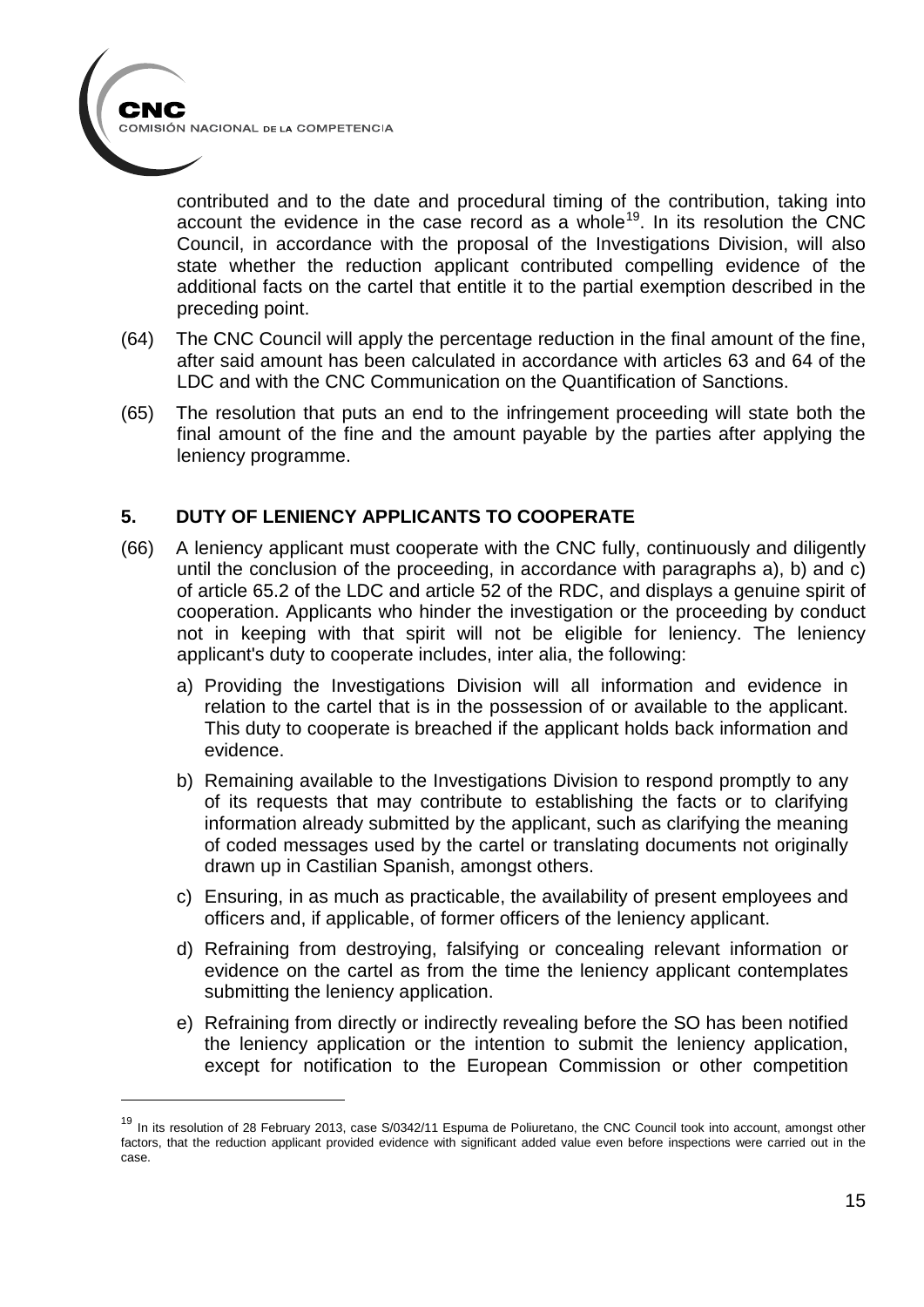authorities in relation to leniency applications filed before the same, and for obtaining advice from outside legal counsel, provided those legal advisors do not reveal said information to other parties. Nevertheless, the leniency applicant may make a reasoned request for the Investigations Division to authorise limited disclosure of the submission of the leniency application and, if applicable, of having obtained the conditional exemption. The Investigations Division may authorise such limited disclosure to persons or entities for which disclosure is justified, taking into account the circumstances cited by the leniency applicant and conditional in all events on that information being treated confidentially by said persons or entities to whom the disclosure is made.

- (67) When submitting the leniency application, the applicant must state whether the cartel remains in operation and if the applicant continues participating in the cartel; in order to qualify for leniency the applicant must have put an end to its participation in the cartel or state its intention to do so at the time the application is presented. If the applicant states its participation in the cartel ended before it submitted the application, it must describe the steps taken that demonstrate said discontinuation and its timing.
- (68) Nevertheless, in order to protect the cartel investigation and not alert other participants, the Investigations Division may authorise the leniency applicant to continue contacts and actions which are indispensable for maintaining the appearance of continued participation for the time needed by the Investigations Division to prepare the appropriate investigative measures. In this case, unless there is evidence to the contrary, continuation of the contacts on the terms indicated by the Investigations Division will not be considered an infringement, and the applicant's participation will be considered to have ended at the time the leniency application was submitted.
- (69) With the exception of the event contemplated in the preceding paragraph, if the CNC learns that the applicant has continued or resumed the anti-competitive contacts, it will deem the applicant to have breached the conditions for obtaining leniency.

### **6. CONFIDENTIALITY AND ACCESS TO LENIENCY APPLICATIONS**

- (70) According to article 51.1 of the RDC, the identity of the applicant is confidential and the CNC will treat the fact of a leniency application being submitted as confidential, and will set up a separate special file with the application and its accompanying documents.
- (71) Nevertheless, given that on submitting its application the applicant lists the other competition authorities before whom it has submitted or intends to submit a leniency application in relation to the same cartel, the CNC may maintain contacts and consultations with the competition authorities who have received those applications.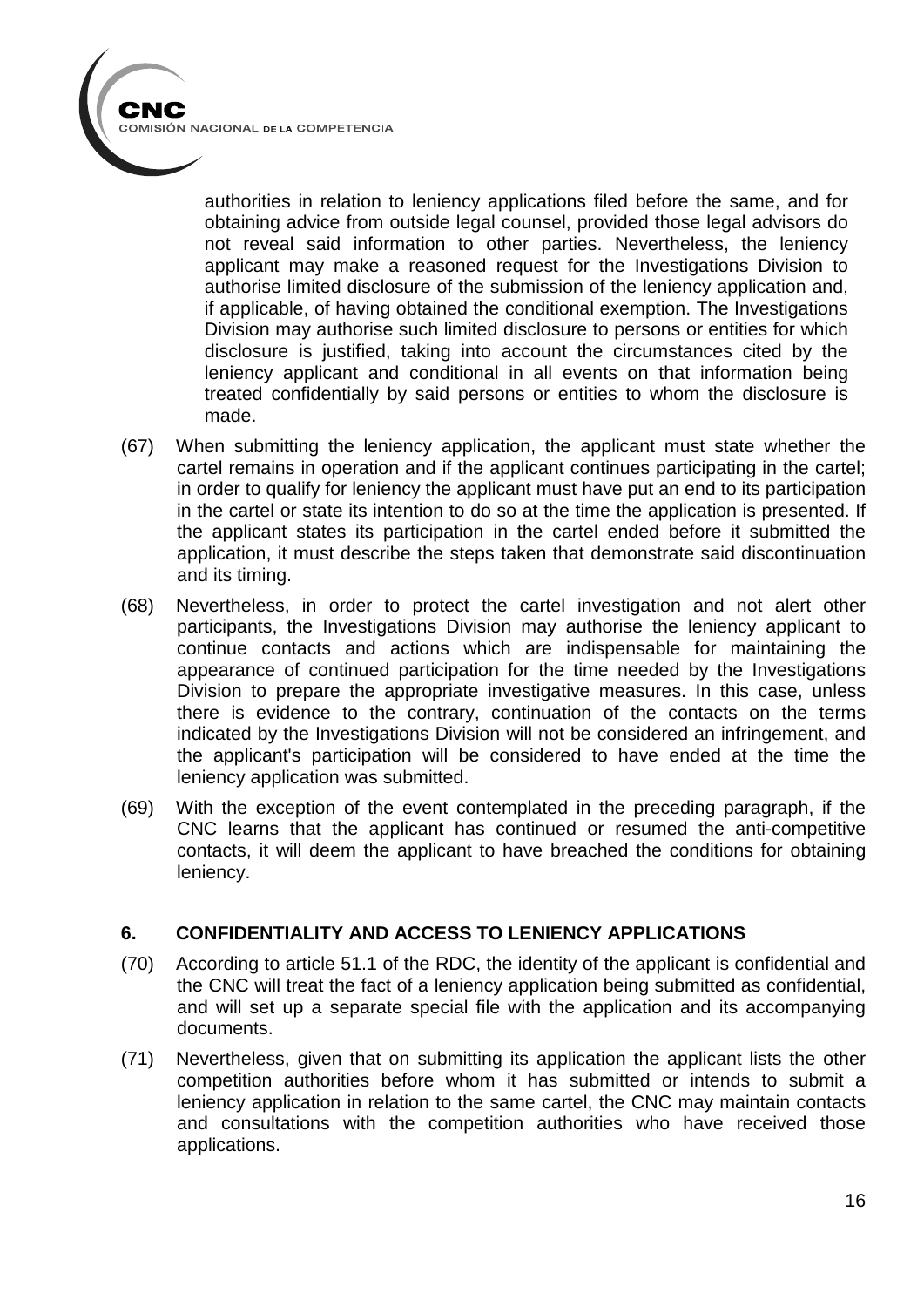- (72) After notification of the SO, in accordance with article 51.2 of the RDC, the interested parties in the infringement proceeding will have access to the data and documents which form part of the separate confidential case file but are necessary for replying to the statement of objections. In general terms, it will be understood that the information and evidence submitted by leniency applicants on the cartel do not contain information that classifies as confidential under article 42 of the LDC. Before notice of the SO is served, however, such issues of confidentiality as may be raised by the leniency applicants will be resolved.
- (73) Access to the leniency applications after notification of the SO is governed by article 31 of the RDC, except for the statements made by the leniency applicants, which may be seen, but not copied, by the interested parties in the infringement proceeding, in accordance with article 51.3 of the RDC. The public version of the resolution that puts an end to the infringement proceeding, which will be published on the CNC website, will make no reference to said statements, and the references to the folios that contains those statements will be treated as confidential.
- (74) In the event of judicial review, when the leniency application submitted in the infringement proceeding is sent to the National Court (Audiencia Nacional), the CNC will expressly identify the statements made by the leniency applicant, no copies of which will be allowed, in accordance with article 51.3 of the RDC.
- (75) If documents submitted by a leniency applicant are required by a competent court to examine the CNC's actions before the resolution is issued that puts an end to the administrative proceeding in which the leniency application was filed, those documents will be remitted on a confidential basis, with an express indication that they cannot be communicated to possible interested parties or third parties, given the special protection the LDC guarantees for leniency applications and the serious consequences that could arise from disclosure of the filing or content of the leniency applications, not just for maintaining the incentives for other competitors in the cartel to submit leniency applications, but also for protecting the CNC's investigation.
- (76) When the CNC appears in competition cases to provide information or give its opinion, under article 15.bis of the Civil Procedure Act 1/2000 of 7 January 2000, it will abstain from submitting data or documents provided by leniency applicants.
- (77) In the civil damages actions which may be brought in relation to cartel infringements prosecuted in competition proceedings in which leniency applications have been submitted, the CNC will not provide copies of the statements of the leniency applicants, as such disclosure would impair the effectiveness of the leniency programme and weaken the fight against cartels $^{20}$ .

<span id="page-16-0"></span><sup>&</sup>lt;sup>20</sup> Resolution of 23 May 2012 of the European Competition Authorities on the protection of leniency material in the context of civil damages actions.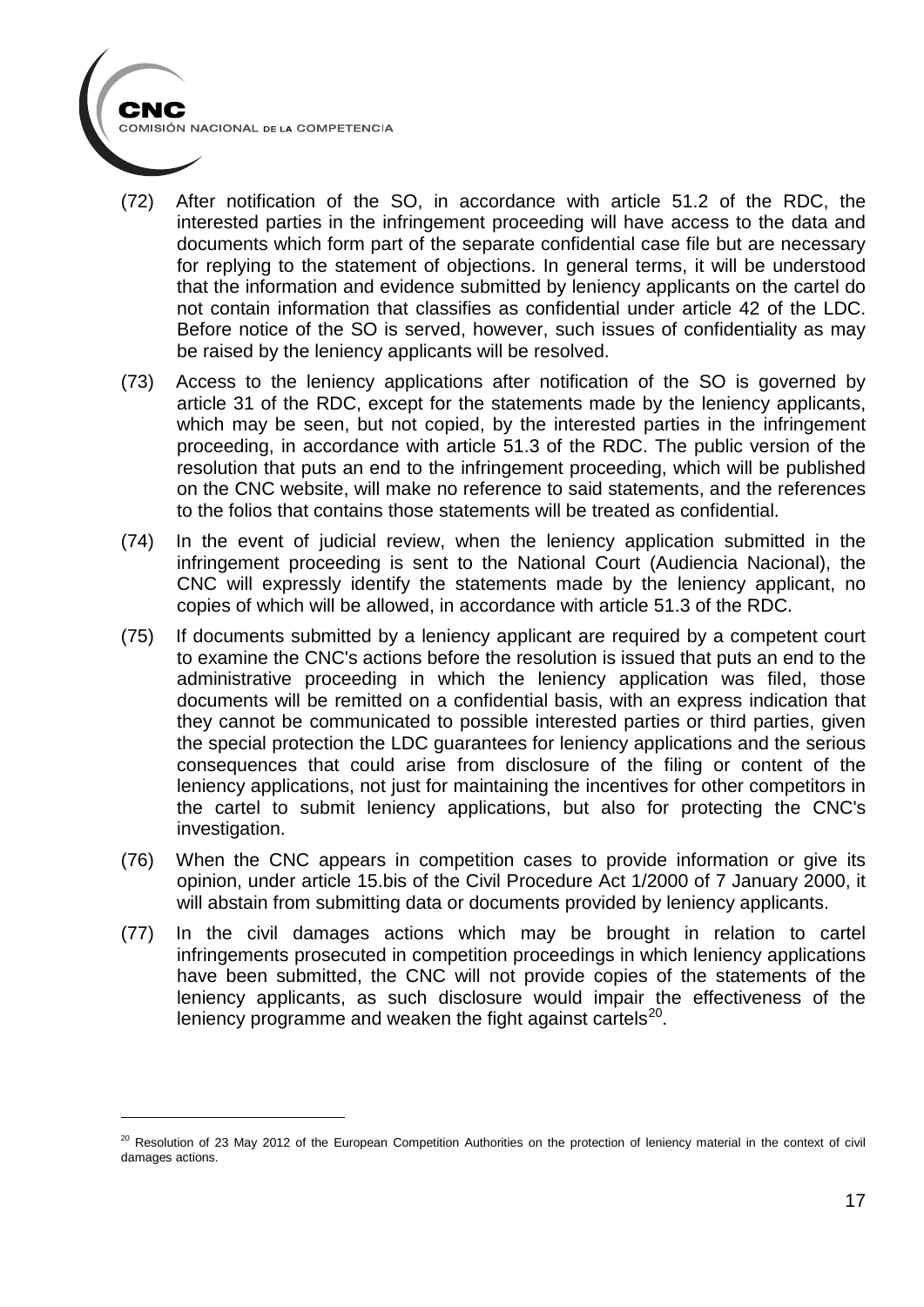## **7. COORDINATION WITH THE EUROPEAN COMMISSION AND NATIONAL COMPETITION AUTHORITIES OF EUROPEAN UNION MEMBER STATES**

(78) Pursuant to the applicable EU Regulations and having regard to the Notices of the European Commission on enforcement of the competition rules of article 101 of the Treaty on the Functioning of the European Union, as well as on cooperation in the Network of Competition Authorities, the CNC will inform the European Commission of the submission of a leniency application in relation to a cartel capable of affecting trade between European Union Member States in order to determine the authority best placed to investigate the presumed cartel and/or to take the appropriate investigative steps. The CNC will act along similar lines if the applicant indicates that it has submitted or intends to submit the leniency application before other competition authorities of European Union Member States.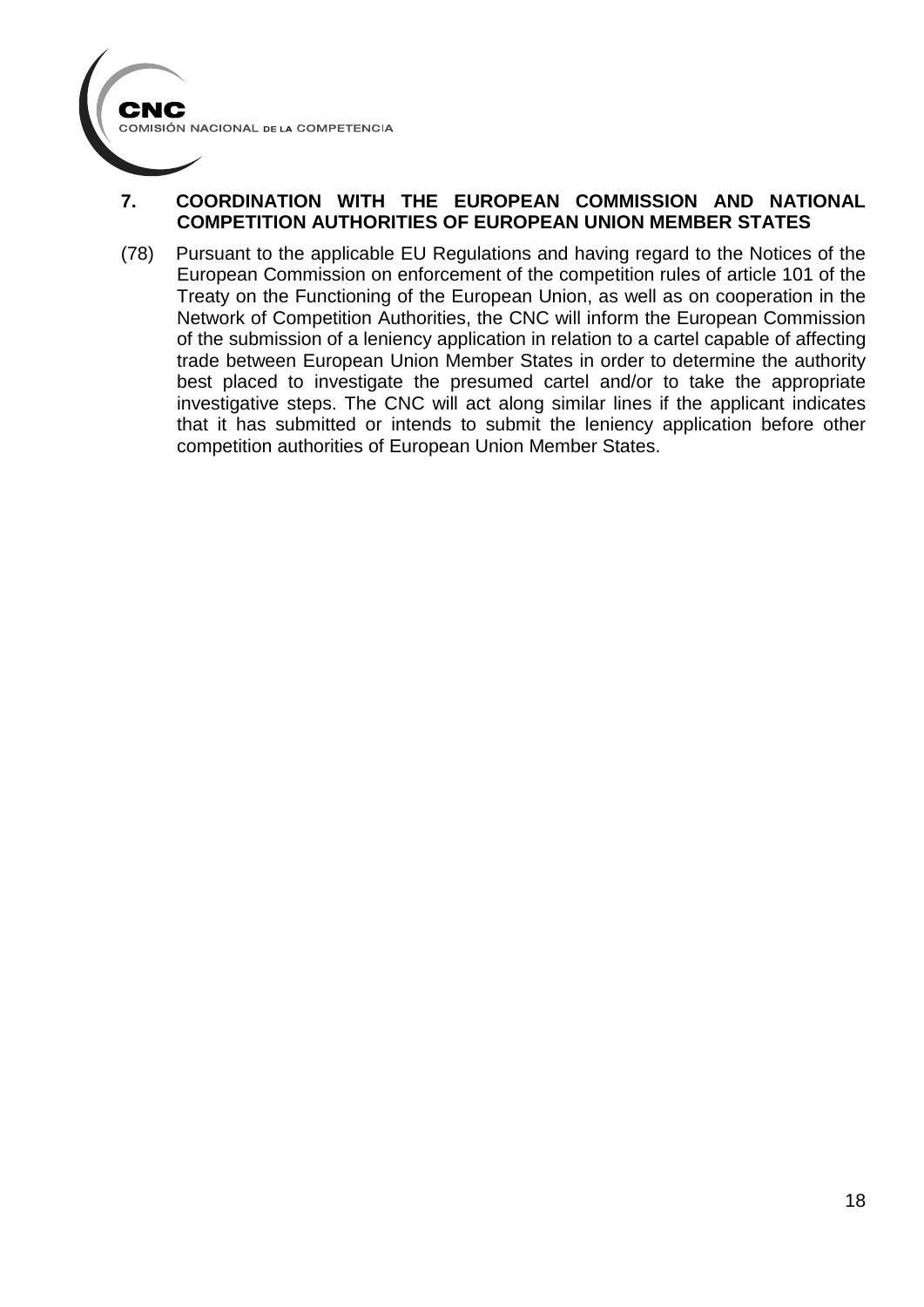

# **TEMPLATE FOR THE SUBMISSION OF A SUMMARY APPLICATION WITHIN THE ECN**

1. Information about the applicant:

Undertaking (name, address) (if the application is submitted on behalf of different legal entities of the same group of companies, please list those in alphabetical order):

…………………………………………………………………………………...…………………… …………………………………………………………………………………...…………………… …………………………………………………………………………………...…………………… Representative(s) for the undertaking: …………………………………………………………………………………...…………………… …………………………………………………………………………………...…………………… …………………………………………………………………………………...…………………… 2. Information about the alleged infringement: Participants:  $\mathcal{L}^{\text{max}}_{\text{max}}$ …………………………………………………………………………………...……………………  $\mathcal{L}^{\text{max}}_{\text{max}}$ …………………………………………………………………………………...…………………… Concerned product(s) (as specific as possible) …………………………………………………………………………………...…………………… …………………………………………………………………………………...…………………… …………………………………………………………………………………...…………………… Affected territories: …………………………………………………………………………………...…………………… …………………………………………………………………………………...…………………… Location of the evidence: …………………………………………………………………………………...…………………… …………………………………………………………………………………...…………………… Brief description of the alleged infringement: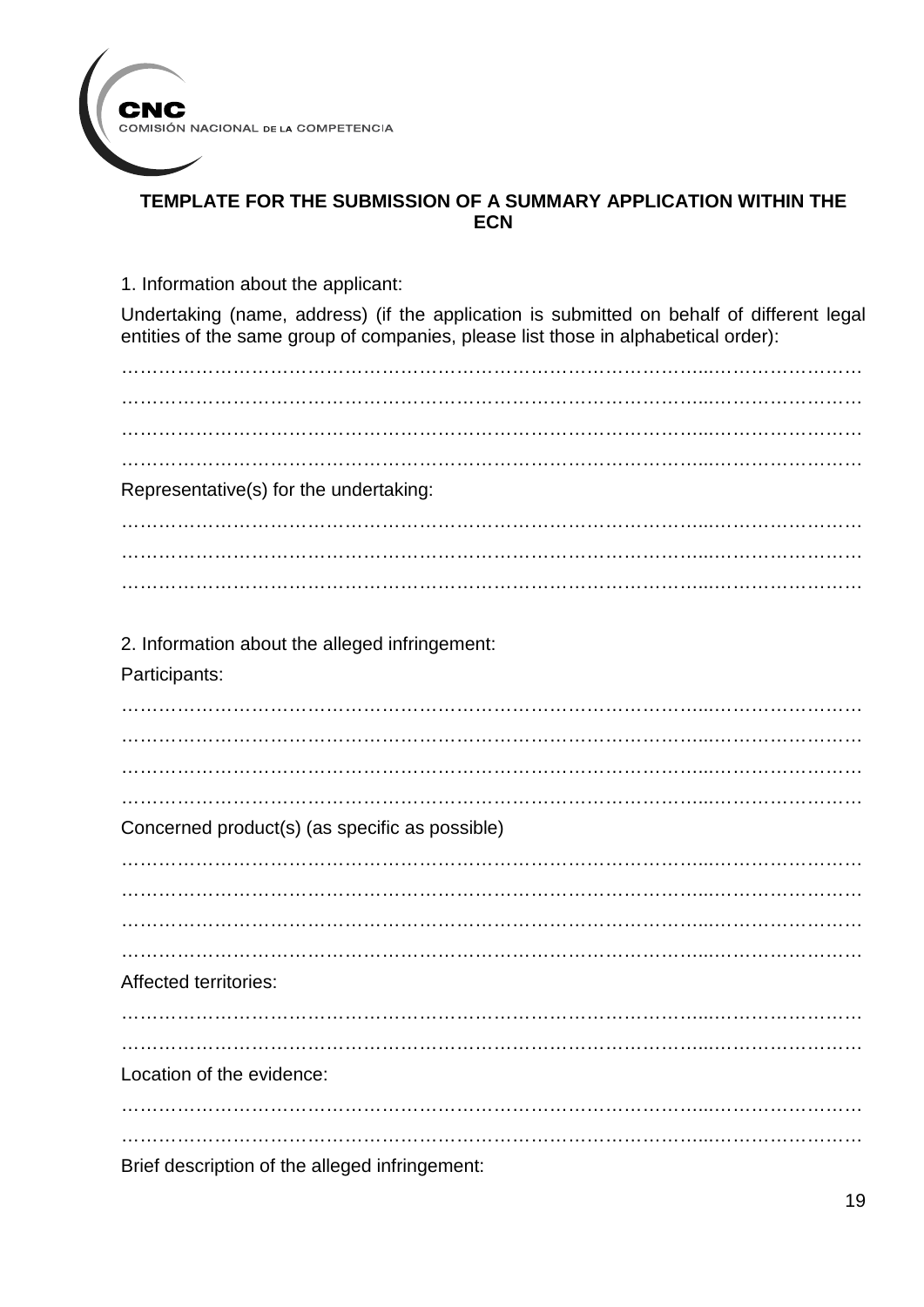$\mathcal{L}^{\text{max}}_{\text{max}}$ …………………………………………………………………………………...…………………… …………………………………………………………………………………...…………………… Period of the alleged infringement: …………………………………………………………………………………...…………………… …………………………………………………………………………………...…………………… Other useful information: …………………………………………………………………………………...…………………… …………………………………………………………………………………...…………………… …………………………………………………………………………………...…………………… …………………………………………………………………………………...…………………… 3. Information about the submission of a leniency application before the European Commission: Date of the submission of the application (if not yet submitted, date foreseen by the undertaking) …………………………………………………………………………………...…………………… Name of the contact at the Directorate General for Competition of the European Commission: …………………………………………………………………………………...…………………… …………………………………………………………………………………...…………………… Observations why the applicant considers that the European Commission would be a particularly well placed authority to deal with the alleged practices: …………………………………………………………………………………...…………………… …………………………………………………………………………………...…………………… 4. Information on the submission of leniency applications before other competition authorities: Name of the other competition authorities to which the leniency applicant has also submitted a leniency application, with the name of the contact at each of them: …………………………………………………………………………………...…………………… …………………………………………………………………………………...……………………